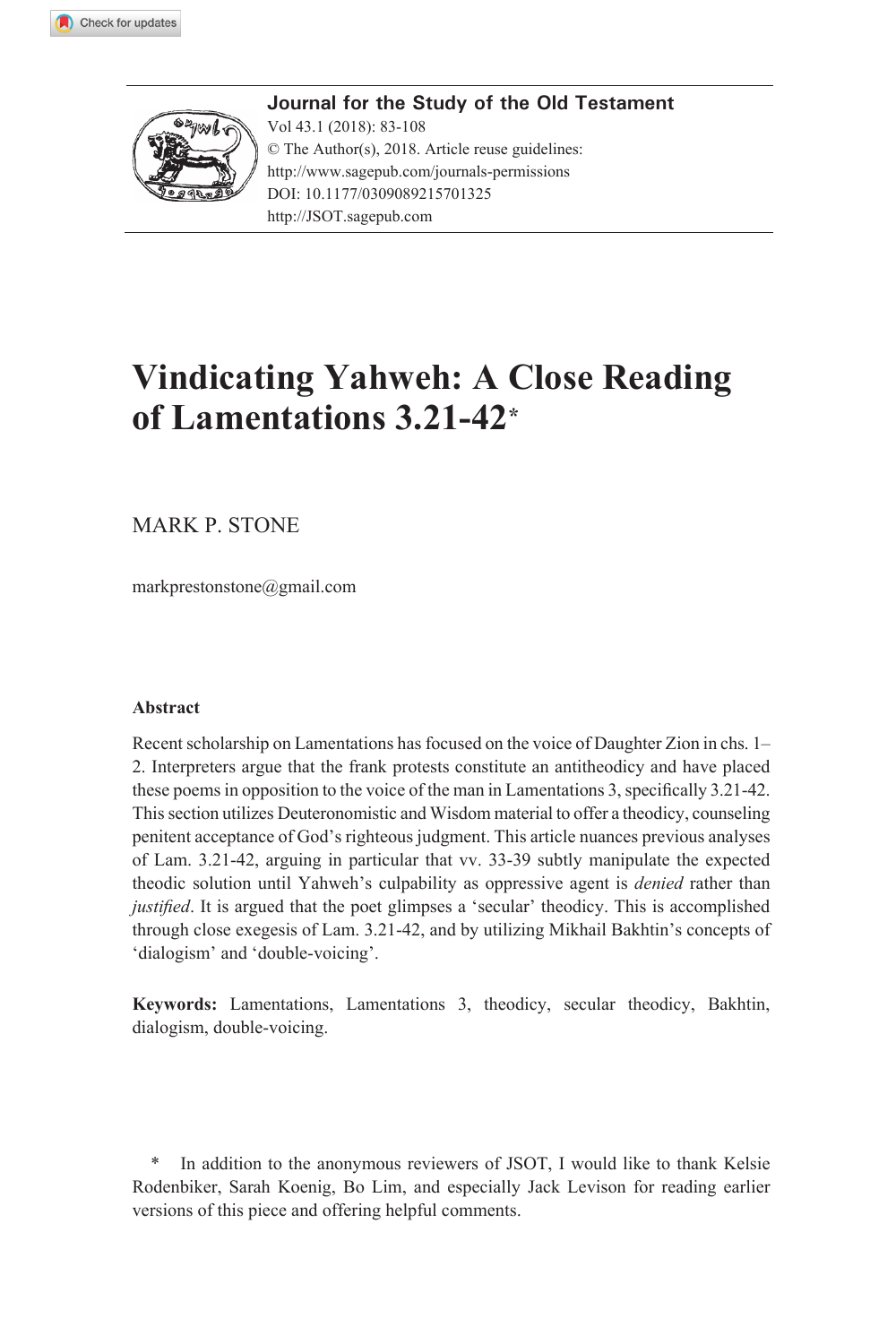# 1. Introduction

Throughout much of the twentieth century, a consensus existed in which Lam, 3.21-42 was read as the heuristic lens for the book of Lamentations as a whole. These early studies understood this section to constitute the core of the book's theological message: hope in the midst of deserved suffering. Norman Gottwald's landmark monograph asserts that Lamentations highlights the Deuteronomistic school's 'naïve theory of retribution and reward', but he contends that the good news of Lam. 3 ultimately overrides this conflict.<sup>1</sup> Similarly, Bertil Albrektson says that Lam. 3.21-42 transcends 'the immediate spectacle of tragedy'.<sup>2</sup> Renate Brandscheidt argues that 3.21-66 represents the final Deuteronomistic redactional layer and constitutes 'the focal point' (der Kristallisationspunkt) of the book's theology. The central character (the גבר) is a model sufferer, therefore complaint and lament are 'unbecoming for the truly pious'.<sup>3</sup> Recently, Paul House has claimed that the main theological takeaway is to be found in Lamentations 3, namely, Yahweh's 'outrageous grace' to sinners.<sup>4</sup> Lamentations 3, then, seems to provide a theodicy par excellence.<sup>5</sup>

1. Norman Gottwald, Studies in the Book of Lamentations (London: SCM Press, 1954), pp. 50, 109.

2. Bertil Albrektson, Studies in the Text and Theology of the Book of Lamentations: With a Critical Edition of the Peshitta Text (Lund: C.W.K. Gleerup, 1963), p. 215; see pp. 219-30.

3. Renate Brandscheidt, Gotteszorn und Menschenlied: Die Gerichtsklage des leidenden Gerichtung in Klagelieder 3 (Trier: Paulinus, 1983), pp. 157, 36; see also pp. 66, 212, 202-35.

4. Paul House, Lamentations (Nashville: Thomas Nelson, 2005), p. 329; idem, 'Outrageous Demonstrations of Grace: The Theology of Lamentations', in Robin Parry and Heath Thomas (eds.), Great Is Thy Faithfulness? Reading Lamentations as Sacred Scripture (Eugene, OR: Pickwick/Wipf & Stock, 2011), pp. 26-52.

5. C.W.E. Nägelsbach, Die Klagelieder (Bielefeld: Belhagen; Leipzig: Klasing, 1868), pp. vi-viii; Max Löhr, Die Klagelieder des Jeremias (Göttingen: Vandenhoeck & Ruprecht, 1893); idem, 'Der Sprachgebrauch des Buches der Klagelieder', ZAW 14 (1894), pp. 42-50; idem, 'Threni III und die jeremianische Autorschaft des Buches der Klagelieder', ZAW 24 (1904), pp. 1-16; Hans-Joachim Kraus, Klagelieder (Neukirchen: Neukirchen Kreis Moers, 1956); Otto Plöger, Die Klagelieder (Tübingen: J.C.B. Mohr, 1969), pp. 128-29; Jeffery Tigay, 'Lamentations, Book of', in Encyclopaedia Judaica (Jerusalem: Keter, 1971), X, pp. 1367-75; Alan Mintz, 'The Rhetoric of Lamentations and the Representation of Catastrophe', Prooftexts 2 (1982), pp. 1-17; idem, Hurban: Responses to Catastrophe in Hebrew Literature (Syracuse: Syracuse University Press, 1996), p. 33; Bo Johnson, 'Form and Message in Lamentations', ZAW 97 (1985), pp. 58-73; Hans Jochen Boecker, Klagelieder (Zurich: Theologischer Verlag, 1985), pp. 15-17; M.D. Guinan, 'Lamentations', in R.E. Brown et al. (eds.), The New Jerome Biblical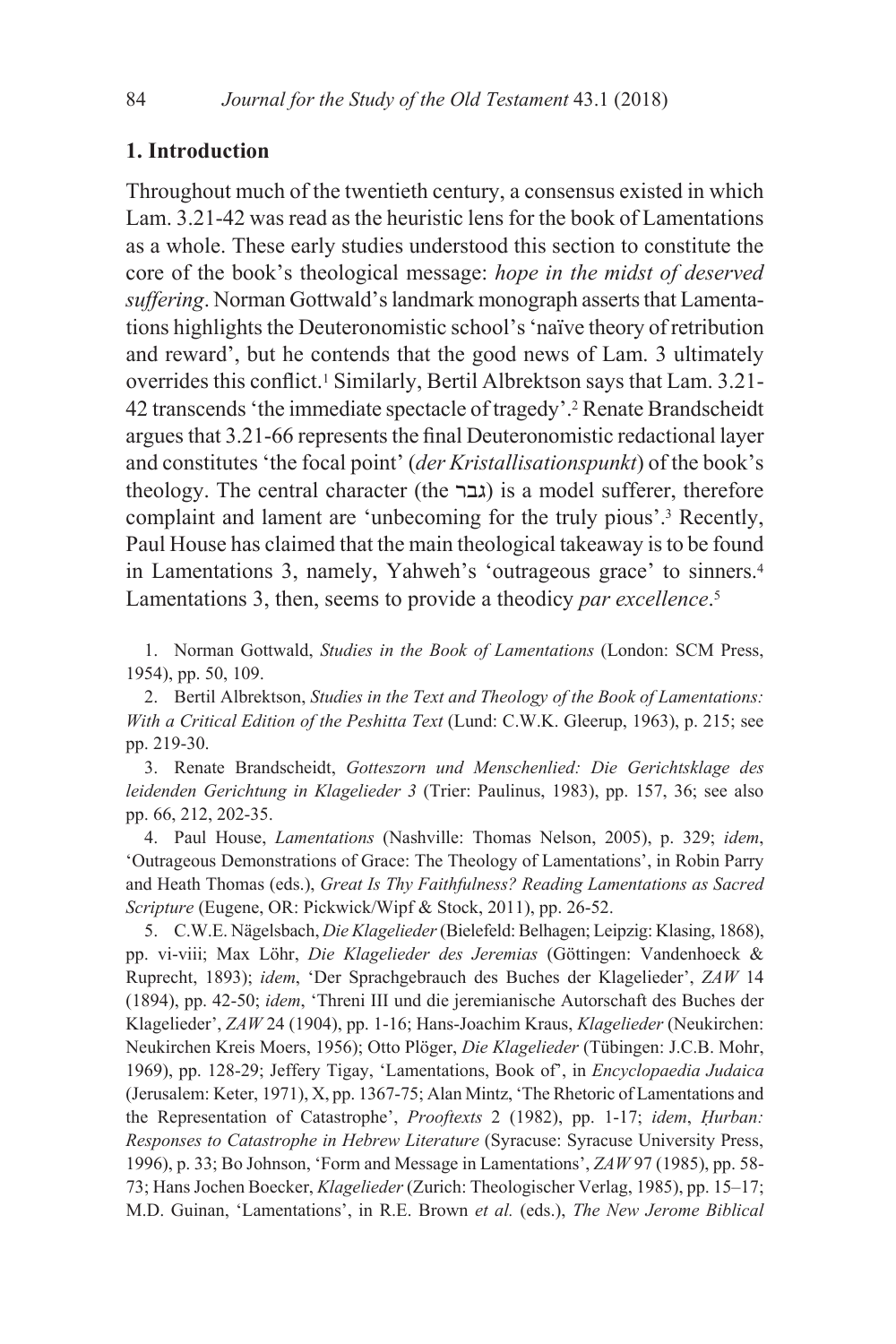However, an increasing number of interpreters have begun to underscore the images of pain and suffering vis-à-vis theodicy.<sup>6</sup> The recent surge of Lamentations studies reveals a fresh consensus that an undue emphasis upon Lamentations 3 leads to a misreading of the whole book, and these may be categorized under the heading of 'antitheodicy'.<sup>7</sup> Tod Linafelt critiques traditional appropriations both for their male and

Commentary (London: Chapman, 1990), pp. 558-62; Delbert Hillers, Lamentations: A New Translation with Introduction and Commentary (Garden City, NY: Doubleday, 1992), pp. 5-6, 119-23; Homer Heater, 'Structure and Meaning in Lamentations', BSac 149 (1992), pp. 304-15; Jože Krašovec, 'The Source of Hope in Lamentations', VT 42 (1992), pp. 221-33; Magne Sæbø, 'Who Is "the Man" in Lamentations 3? A Fresh Approach to the Interpretation of the Book of Lamentations', in A.G. Auld (ed.), Understanding Poets and Prophets (Sheffield: JSOT Press, 1993), pp. 294-306; Knut Heim, 'The Personification of Jerusalem and the Drama of Her Bereavement in the Book of Lamentations', in Richard S. Hess and Gordon J. Wenham (eds.), Zion, the City of Our God (Grand Rapids: Eerdmans, 1999), pp. 129-69; Daniel Berrigan, Lamentations: From New York to Kabul and Beyond (Chicago: Sheed & Ward, 2002); Ulrich Berges, Klagelieder (Freiburg: Herder, 2002); Antje Labahn, 'Trauern als Bewältigung der Vergangenheit zur Gestaltung der Zukunft. Bemerkungen zur anthropologischen Theologie der Klagelieder', VT52 (2002), pp. 513-27; Walter C. Kaiser, Grief and Pain in the Plan of God: Christian Assurance and the Message of Lamentations (Fearn: Christian Focus, 2004); Tremper Longman III, Jeremiah, Lamentations (Peabody, MA: Hendrickson, 2008). See C.W. Miller, 'The Book of Lamentations in Recent Research', CBR 1 (2002), pp. 9-29; Heath Thomas, 'A Survey of Research on Lamentations (2002-2012)', CBR 12 (2013), pp. 8-38.

6. Iain Provan, *Lamentations* (Grand Rapids: Eerdmans, 1991); Claus Westermann, Lamentations: Issues and Interpretation (Minneapolis: Augsburg Fortress, 1994); Naomi Seidman, 'Burning the Book of Lamentations', in Christina Buchmann and Celina Spiegel (eds.), Out of the Garden: Women Writers on the Bible (New York: Fawcett Columbine, 1995), pp. 278-88; Deryn Guest, 'Hiding Behind the Naked Women in Lamentations: A Recriminative Response', BibInt 7 (1999), pp. 413-48; Alan Cooper, 'The Message of Lamentations', JANES 28 (2001), pp. 1-18; Johanna Stiebert, 'Human Suffering and Divine Abuse of Power in Lamentations', Pacifica 16 (2003), pp. 195-215; Archie Chi Chung Lee, 'Mothers Bewailing: Reading Lamentations', in Caroline Vander Stichele and Todd C. Penner (eds.), Her Master's Tools? Feminist and Postcolonial Engagements of Historical-Critical Discourse (Atlanta: SBL, 2005), pp. 195-210; Christl M. Maier, Daughter Zion, Mother Zion: Gender, Space and the Sacred in Ancient Israel (Minneapolis: Fortress Press, 2008), pp. 141-58; Kelly M. Wilson, 'Daughter Zion Speaks in Auschwitz: A Post-Holocaust Reading of Lamentations', JSOT 37 (2012), pp. 93-108; Robert Williamson Jr, 'Taking Root in the Rubble: Trauma and Moral Subjectivity in the Book of Lamentations', JSOT 40 (2015), pp. 7-23.

7. On antitheodicy, see Zachary Braiterman, (God) After Auschwitz: Tradition and Change in Post-Holocaust Jewish Thought (Princeton, NJ: Princeton University Press, 1998); Dobbs-Allsopp, Lamentations, pp. 27-48.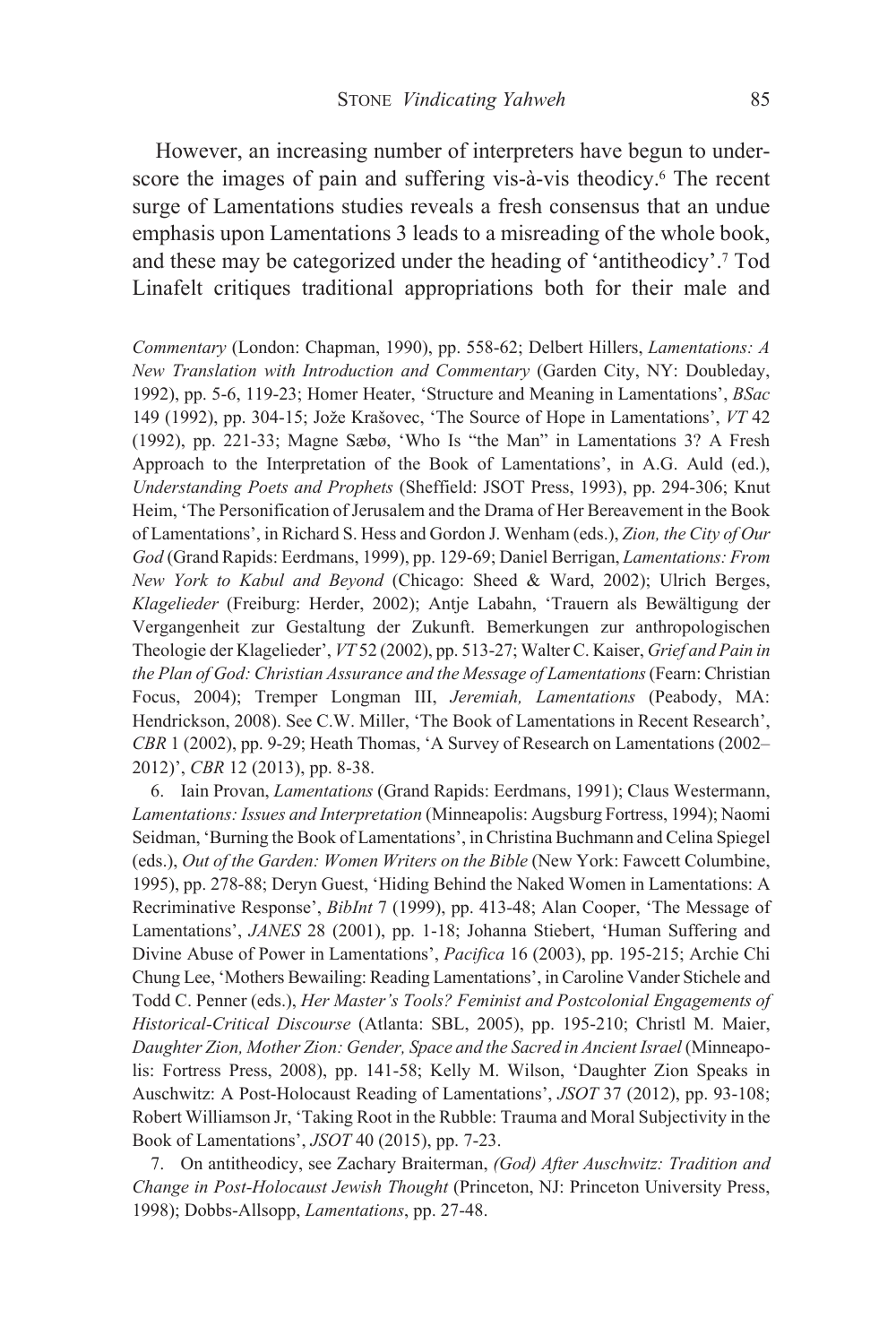Christian biases, as well as an emphasis on reconciliation rather than confrontation.<sup>8</sup> He shifts the focus to the figure of Daughter Zion in Lamentations  $1-2$  and claims the book's priority lies in the expression of pain.<sup>9</sup> Carleen Mandolfo argues that 'Lamentations insists that extreme suffering is never justified, and is properly raged against'.<sup>10</sup> Zion's complaints entail 'the reassessment of both the logic and justness of God's actions'.<sup>11</sup> In Kathleen O'Connor's reading, she concludes that, according to the poems, 'God is cruel and violently abusive'.<sup>12</sup> And F.W. Dobbs-Allsopp argues that, though Lamentations 3 may express responsiveness and hope, these are only 'momentary stays against confusion'. So, 'to read Lamentations as theodicy is finally to misread Lamentations'.<sup>13</sup> We also find a trend that emphasizes the tension between voices throughout the poems. These readers actively resist giving preference to one perspective over another, and most look to rehabilitate Lamentations 3 by underscoring the integrity of its theodic hope alongside complaint.<sup>14</sup>

8. Tod Linafelt, 'Zion's Cause: The Presentation of Pain in the Book of Lamentations', in Tod Linafelt (ed.), Strange Fire: Reading the Bible after the Holocaust (Sheffield: Sheffield Academic Press, 2000), pp. 267-90. See also Hugh Pyper, 'Reading Lamentations', JSOT 95 (2001), pp. 55-69.

9. Tod Linafelt, Surviving Lamentations: Catastrophe, Lament, and Protest in the Afterlife of a Biblical Book (Chicago: University of Chicago Press, 2000), pp. 4-9. See also Michael S. Moore, 'Human Suffering in Lamentations', RB 90 (1983), pp. 535-55.

10. Carleen Mandolfo, 'Lamentations', in Gail R. O'Day and David L. Petersen (eds.), Theological Bible Commentary (Louisville, KY: Westminster/John Knox Press, 2009), pp. 237-39 (239).

11. Carleen Mandolfo, Daughter Zion Talks Back to the Prophets: A Dialogic Theology of the Book of Lamentations (Atlanta: SBL, 2007), 101.

12. Kathleen O'Connor, Lamentations & The Tears of the World (Maryknoll, NY: Orbis Books, 2002), 110.

13. F.W. Dobbs-Allsopp, Lamentations (Louisville: Westminster/John Knox Press, 2002), pp. 27, 29; idem, 'Tragedy, Tradition, and Theology in the Book of Lamentations', JSOT 74 (1997), pp. 29-60; Dobbs-Allsopp and Tod Linafelt, 'The Rape of Zion in Thr 1:10', ZAW 113 (2001), pp. 77-81. See also Adele Berlin, Lamentations: A Commentary (Louisville: Westminster/John Knox Press, 2002), pp. 95-98; Jaco Gericke, 'Spectres of Yhwh: Some Hauntological Remarks on Lamentations 3', Scriptura 110 (2012), pp. 166-75; Walter C. Bouzard, 'Boxed by the Orthodox: The Function of Lamentations 3:22-39 in the Message of the Book', in LeAnn Snow Flesher, Carol J. Dempsey, and Mark J. Boda (eds.), Why? ... How Long? Studies on Voice(s) of Lamentation Rooted in Biblical Hebrew Poetry (New York: T&T Clark International, 2014), pp. 68-82

14. E.R. Dalglish, Jeremiah, Lamentations (Nashville: Broadman, 1983); Paul Joyce, 'Lamentations and the Grief Process: A Psychological Reading', BibInt 1 (1993), pp. 304-20; Johan Renkema, Lamentations (Leuven: Peeters, 1998); David J. Reimer, 'Good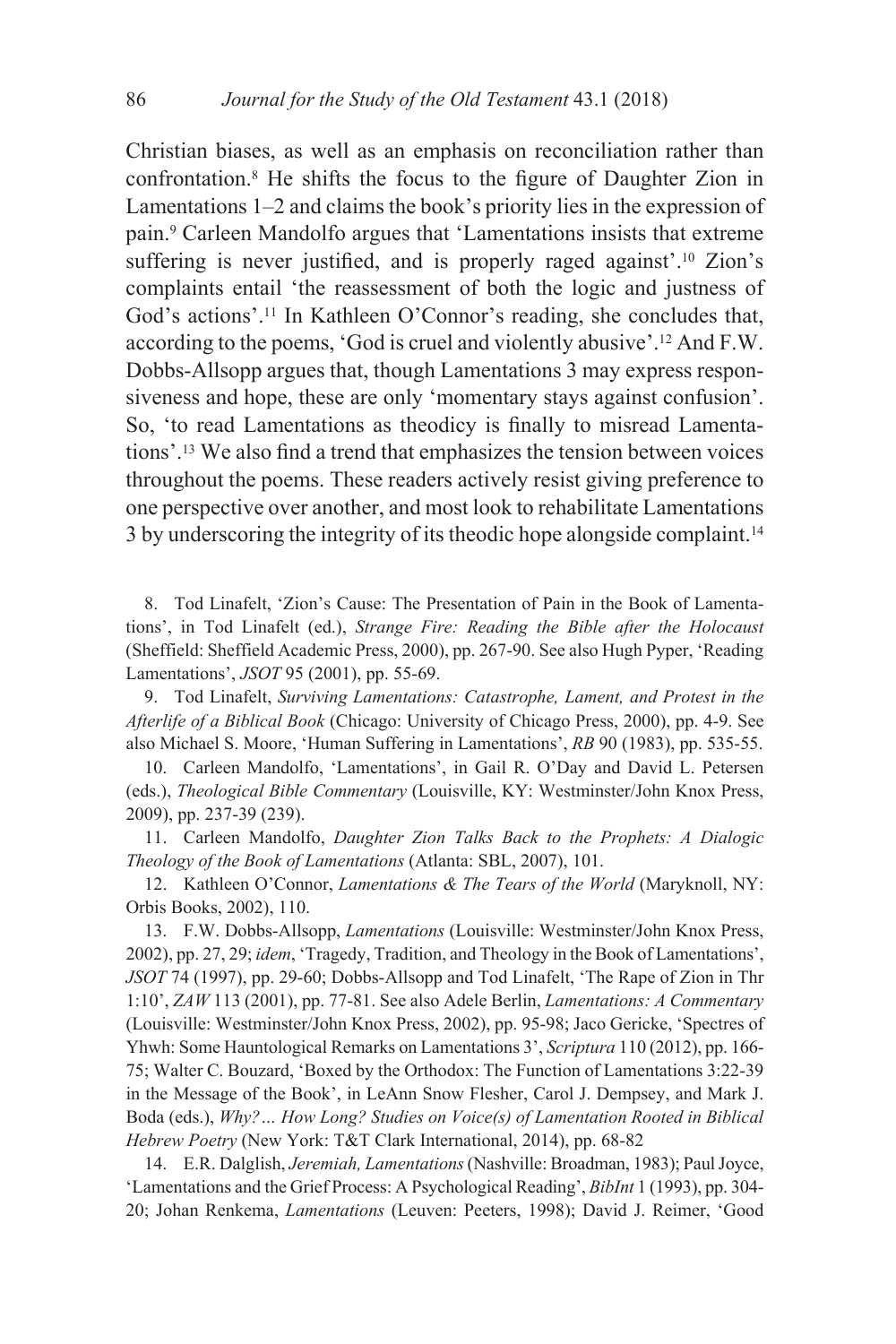The present study will limit its focus to the rhetorical force of Lam. 3.22-42a, leaving aside the question of how this section fits into the chapter or book as a whole. The major claim of this article is that these verses present a gradual distancing of Yahweh's agency in the "גבר plight. The deity's culpability is problematized and culminates in the suggestion that the reason for Jerusalem's horror is *not* to be sought at God's hands. The גבר marshals Deuteronomistic and Wisdom material yet redefines the actual cause of suffering: initially, Yahweh is defended as the causative agent enacting judgment for sin upon Jerusalem and the גבר. Yet in 3.33-39 the poet deftly separates the suffering caused by human sin from Yahweh's agency and attributes only good, not evil, to the deity. In this study, then, I will advance a new and integrative thesis about the rhetorical contours of Lam. 3.21-42.

The foreground of my approach lies in the literary contributions of Mikhail Bakhtin, whose work has been embraced in a number of ways in biblical studies,<sup>15</sup> including recent offerings on Lamentations.<sup>16</sup> Bakhtin's most well-known argument is that texts speak beautifully when they speak with many voices (polyphony) rather than with one voice (monologism). The interaction of the many, often divergent voices in a work

Grief? A Psychological Reading of Lamentations', ZAW 114 (2002), pp. 542-59; Benjamin Morse, 'The Lamentations Project: Biblical Mourning through Modern Montage', JSOT 28 (2003), pp. 113-27; Jill Middlemas, 'The Violent Storm in Lamentations', JSOT 29 (2004), pp. 81-97; Elizabeth Boase, The Fulfilment of Doom? The Dialogic Interaction Between the Book of Lamentations and the Pre-Exilic/Early-Exilic Prophetic Literature (New York: T&T Clark International, 2006); eadem, 'Constructing Meaning in the Face of Suffering: Theodicy in Lamentations', VT 58 (2008), pp. 449-68; Robin Parry, Lamentations (Grand Rapids: Eerdmans, 2010); R.B. Salters, Lamentations (New York: T&T Clark International, 2010); Heath A. Thomas, Poetry and Theology in the Book of Lamentations: The Aesthetics of an Open Text (Sheffield: Sheffield Phoenix Press, 2013); Miriam J. Bier, 'Perhaps There Is Hope': Reading Lamentations as a Polyphony of Pain, Penitence, and Protest (New York: T&T Clark International, 2015).

15. See esp. Walter Reed, Dialogues of the Word: The Bible as Literature According to Bakhtin (New York: Oxford University Press, 1993); Carol A. Newsom, 'Bakhtin, the Bible, and Dialogic Truth', JR 76 (1996), pp. 290-306; eadem, The Book of Job: A Contest of Moral Imaginations (New York: Oxford University Press, 2003); Barbara Green, Mikhail Bakhtin and Biblical Scholarship: An Introduction (Atlanta: Scholars Press, 2000); Roland Boer, Bakhtin and Genre Theory in Biblical Studies (Atlanta: SBL, 2007).

16. See Boase, Fulfilment of Doom?; Mandolfo, Daughter Zion; Bier, 'Perhaps There Is Hope'.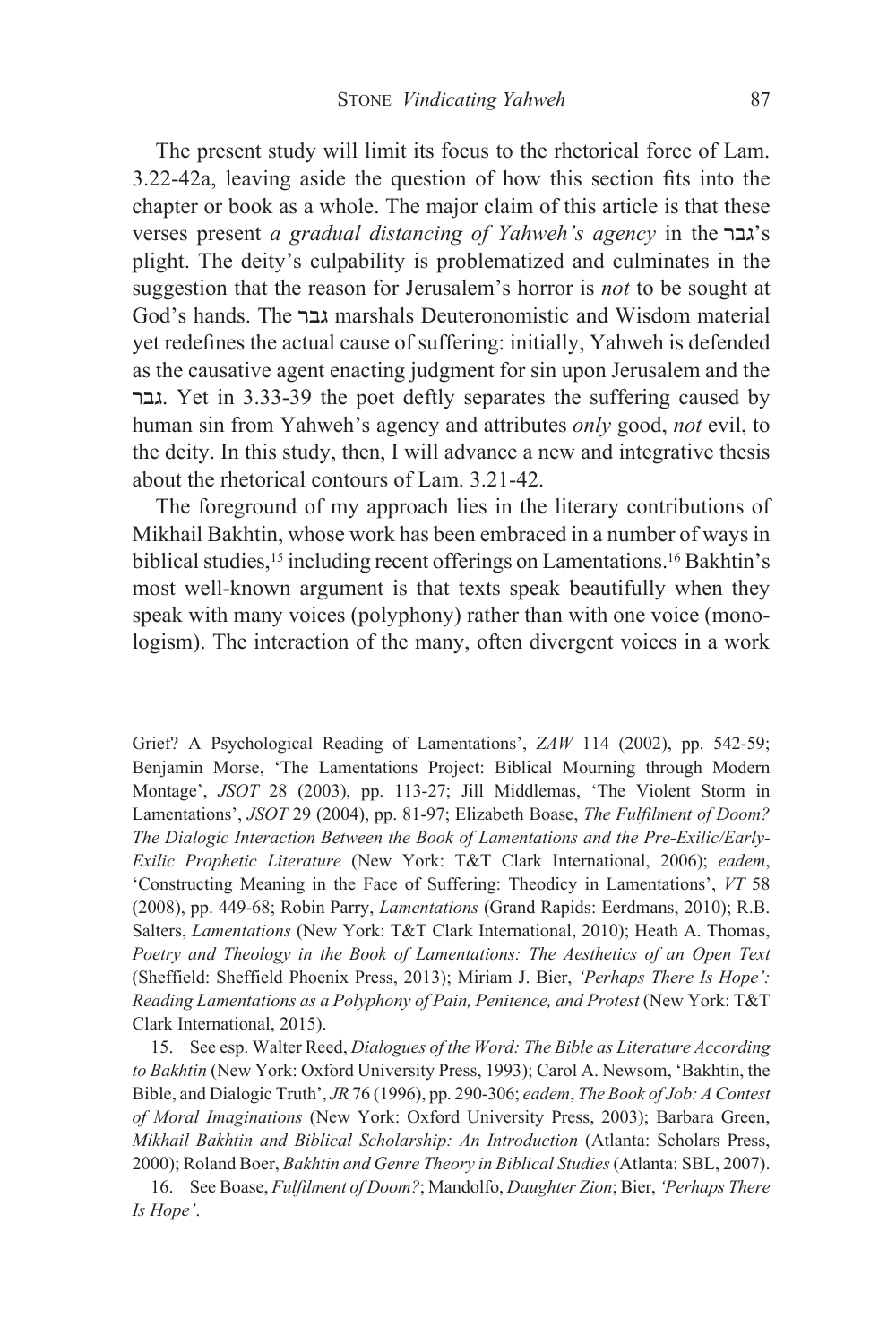is 'dialogism'. Less discussed has been his concept of 'double-voicing'.<sup>17</sup> In defining double-voiced discourse, Bakhtin argues that 'language has been completely taken over, shot through with intentions and accents'.<sup>18</sup> One may then 'appropriate' these discourses and 'reaccentuate' them, and he calls this 'double-voicing': a ventriloquism that is 'directed both toward the referential object of speech...and toward another's discourse, towards someone else's speech'.<sup>19</sup> That is, when an author makes use 'of someone else's discourse for his own purposes by inserting a new semantic intention into a discourse which already has, and which retains, an intention of its own'.<sup>20</sup> My contention is that the stereotypical theodic discourse in Lam. 3.22-42a constitutes double-voicing,<sup>21</sup> where this 'word of the other' is put to new use.

As to what precisely is being double-voiced, we answer: Deuteronomistic and Wisdom theodicies. It has long been noted that Lamentations 3 draws on these traditions, and the specifics of each need not detain us.<sup>22</sup> We may summarize briefly: (a) Deuteronomistic tradition advocates retribution theodicy. To the question, 'Why has this happened?', we hear the answer, 'Yahweh is punishing us for our sin', with either implicit or explicit rooting in the covenantal traditions of Israel. (b) Wisdom theodicy tends to embrace the retributive framework but adds an educa*tive* component: one should embrace divine reproof as an opportunity for self-examination and confession of sin.

17. Bakhtin discusses the various permutations of this phenomenon under the typologies of 'represented speech', 'varieties of discourse', and 'reported speech'. See, e.g., Bakhtin, Problems of Dostoevsky's Poetics (trans. C. Emerson; Minneapolis: University of Minnesota Press, 1984), pp. 184-202; idem, The Dialogic Imagination: Four Essays (trans. C. Emerson and M. Holquist; Austin: University of Texas Press, 1981), essays 2 and 4;

- 18. Bakhtin, The Dialogic Imagination, p. 293.
- 19. Bakhtin, *Problems*, p. 185 (his italics).
- 20. Bakhtin, Problems, p. 189.

21. Bakhtin further distinguishes between *active* and *passive* double-voicing. C.W. Miller helpfully summarizes: 'It is important to note that both types are directed towards another's speech—that is what makes them double-voiced. They are distinguished, however, by whether or not the actual words of the other are reproduced—if they are not, it is active; if they are, it is passive'. See C.W. Miller, 'Reading Voices: Personification, Dialogism and the Reader of Lamentations 1', BibInt 9 (2001), pp. 393-408 (396).

22. Gottwald, Studies in the Book of Lamentations, pp. 51-52, 66-72; Albrektson, Studies in the Text, pp. 231-39; Kraus, Klagelieder, p. 58; Brandscheidt, Gotteszorn, p. 43. See especially James L. Crenshaw (ed.), Theodicy in the Old Testament (Philadelphia: Fortress Press, 1983); idem, Defending God: Biblical Responses to the Problem of Evil (Oxford: Oxford University Press, 2005).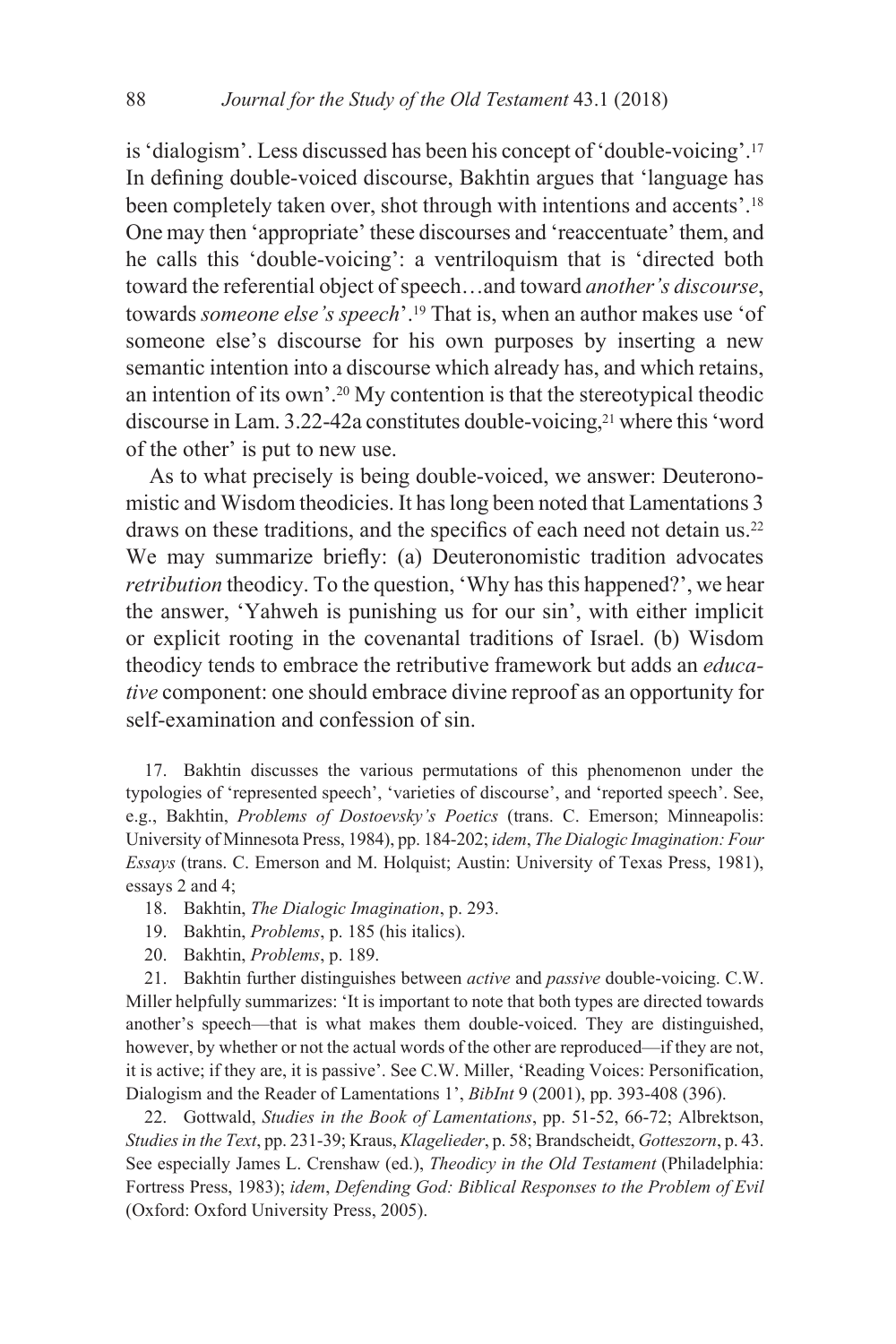Daniel Castelo has observed that the *theos* of theodicy is often a moving target, compelling the reader to ponder precisely which God is currently being justified.<sup>23</sup> These competing, conflictual characterizations of deity remain unresolved in the Hebrew Bible. In this negotiated space texts constantly borrow discourses from other arenas to bolster, nuance, or subvert the message on offer. This essay will argue that the גבר Lamentations 3 deftly reimagines the *theos* of his theodicy, and—using the theodic language from his religious tradition—moves (however briefly) toward a 'secular' theodicy:<sup>24</sup> a worldview in which people suffer real consequences for actions, but simultaneously denies God's direct causality of that very suffering, attributing only blessing to the deity.<sup>25</sup> Thus, the poet double-voices the theodicies on offer, destabilizing them on their own terms.

#### 2. Complaint to Resignation (3.19-21)

Before we begin our rhetorical analysis in earnest, we must determine precisely where the theodicy starts. Lamentations 3.1-21 begins, of course, with an extended complaint. The reader will have noticed that I have gone back and forth in citing both Lam. 3.21-42 and 3.22-42a.

23. Daniel Castelo, Theological Theodicy (Eugene, OR: Cascade Books, 2012), p. 9 n. 14.

24. Admittedly, given the appropriation of the word 'theodicy' in other discourses, this phrase is not perfect. Max Weber, for instance, defines the term as any attempt to render suffering and evil intelligible in the light of normative ideals. See Gesammelte Aufsätze zur Religionssoziologie, Bd. 1 (Tübingen: J.C.B. Mohr, 1920). A.J. Vidich and S.M. Lyman utilize the neologism 'sociodicy' as an equivalent to secular theodicy in American Sociology: Worldly Rejections of Religion and Their Directions (New Haven: Yale University Press, 1985). Susan Neiman, in Evil in Modern Thought: An Alternative History of Philosophy (Princeton, NJ: Princeton University Press, 2002), notes that Hegel 'was the first to give a secular formulation to the problem of evil'. We might also mention Marx and Engels' dialectical materialism.

However, by emphasizing the movement *toward* (thus not *arriving at*) a 'secular theodicy', the phrase does effectively communicate the idea of a liminal space where theos and 'secular' persist side-by-side, unresolved. Given my particular argument, this seems the best way to situate things.

25. 'Something entirely different had to be done to explain evil in the world, a theodicy without divine intervention. The new theodicy had to be a natural one, a "secular" one... Evil had to be explained as existing in the world apart from God's intention or justification.' See Ernest Becker, The Structure of Evil: An Essay on the Unification of the Science of Man (New York: The Free Press, 1976), p. 18.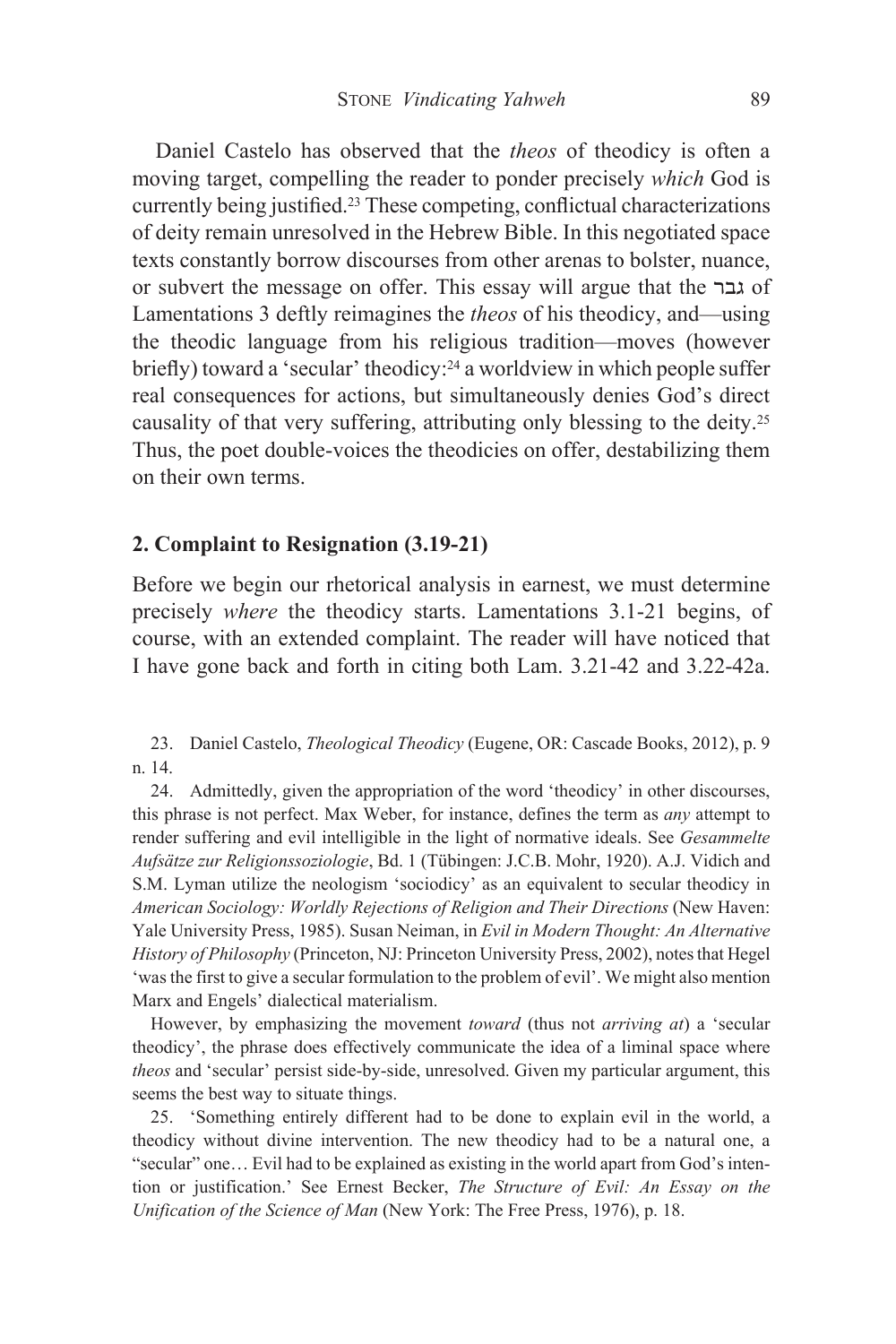This is intentional: traditionally, interpreters have seen the גבר shift from complaint to theodicy at 3.21. All note the interpretive awkwardness, as it is clearly unexpected and harsh. However, presently, I will argue the man's hopeful transition does not occur until 3.22.<sup>26</sup>

The issue lies in the syntax of 3.21, specifically  $y^2$ , 'therefore'. Normally it links with *previous* argumentation that gives grounds for a present conclusion. But what argument would lead the man to conclude, 'I will hope' (אוחיל), especially after twenty verses of bitter complaint? The man's lexical referent (זאת) finds its most natural antecedent in vv. 19-20 with his appeal for Yahweh's remembrance. Given the clearly negative material in 3.1-20, many conjecture that על־כן simply breaks convention and refers to the *following* strophe. Yet in order to make sense of this approach, one must resort to adding a disjunctive 'but' to mark the shift: 'But this I call to mind, and therefore I have hope' (NRSV). Post hoc, ergo propter hoc.

Commentators have read too much into the meaning of  $\forall$ יחל $\forall$ ). זאת refers most naturally to the preceding verses, so rather than signifying the point of hopeful change, 3.21 instead ends on a note of resignation.<sup>27</sup> The poet therefore wanly commits to endure in the face of overwhelming suffering. The verb 'r simply means 'wait', and the sense of expectancy is highly contextual. In many passages the sense of positive expectation is quite strong, and this is certainly the shift in 3.24, where the object of and rationale for 'waiting' has changed from affliction (3.19-20) to Yahweh's faithfulness. However, in 3.21 we have instead a sense of resignation, a soul so bowed down under oppression that nothing else seems possible. True, the poet likely has in mind a 'waiting for' God. But this must be tempered by the immediate context where he has just proclaimed that his future and 'hope' have perished (3.18). He waits for God, not due to confidence in divine goodness, but because there is no other option.<sup>28</sup> The interplay of 'in 3.19 and 3.24 intensifies the ambiguity in the poet's mind: what is he waiting for, and why should he wait? Lamentations 3.21, then, closes the complaint section on an uncertain note.

26. So too Bouzard, 'Boxed by the Orthodox', p. 75.

27. Note the similar connotation in LXX Lam. 3.21b: διά τοῦτο ὑπομενῶ (also 3.24,  $26$ ).

28. See the similar use of 'חל in Pss. 69.4: 119.81-82.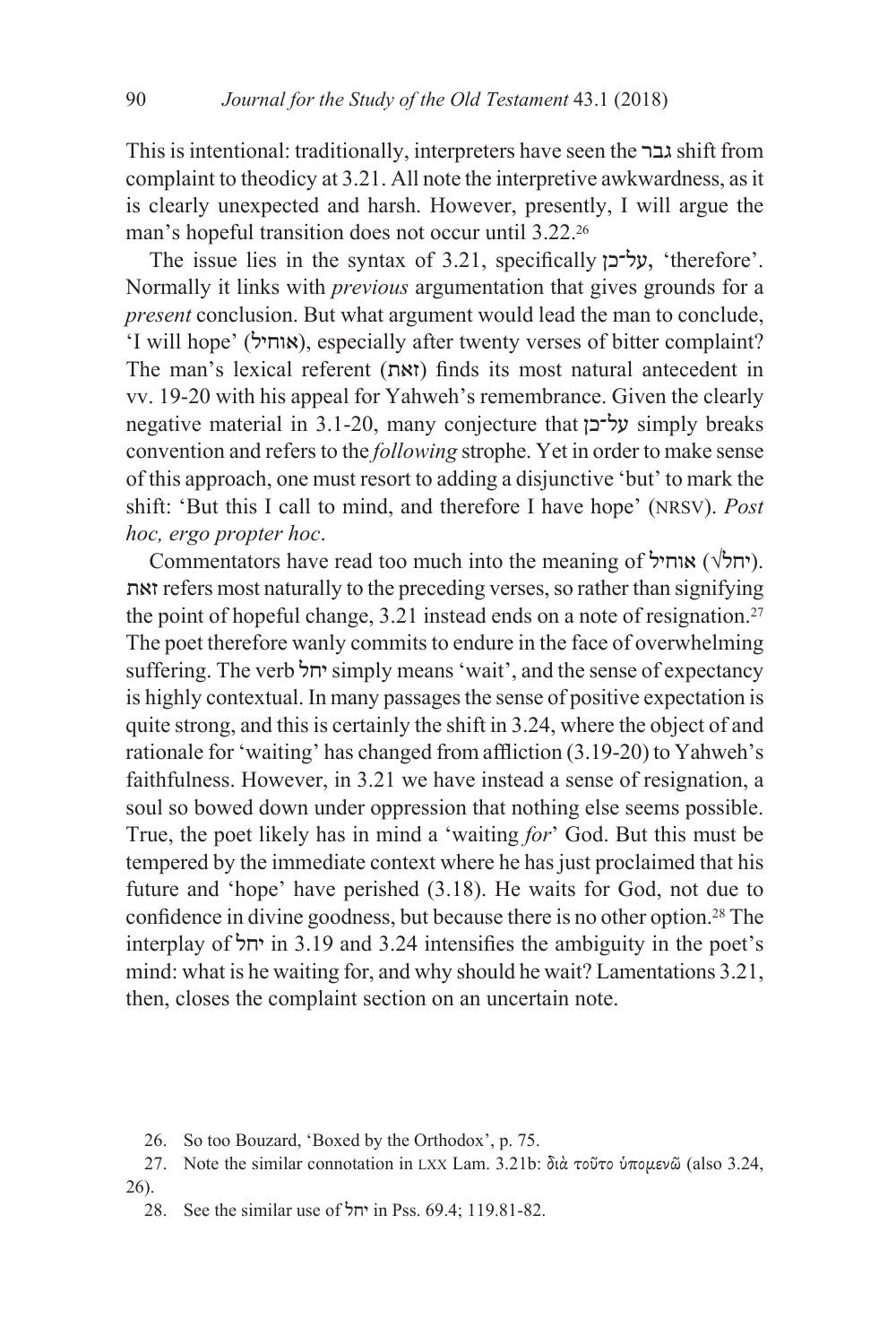#### 3. Transition to Theodicy (3.22-30)

We encounter the sharp adjustment to theodicy in 3.22-24. Rather than clarifying any shift toward hope from v. 21, this strophe signals an unexpected change in tone as the man describes God's covenant loyalty. The rare construct chain חסדי יהוה depicts divine action that demonstrates relational commitment to involved parties (Isa. 63.7; Pss. 89.2; 107.43). Though Yahweh punishes, even this is embraced within covenantal fidelity and should provide hope for eventual restoration. Only here is the sense of 'waiting' transformed: where in 3.21 the גבר resigns himself to wait, in 3.24b an object is supplied (לו) and יחל is rehabilitated in light of this newfound theodic fervor: 'Therefore I will wait for him'.

The v-stanza begins by expanding on the notion of 'waiting' developed in 3.24, varying the lexical texture while more explicitly evoking connotations of 'hope' (תקוה). Further reasons are supplied as to why one should wait for Yahweh: the deity is 'good' to such people; it is 'good' to bear the 'yoke'. Whereas in Zion's case her 'yoke') is meant to evoke pity (Lam. 1.14), the man's  $y$  is 'good'. The sufferer is instructed to wait 'in silence'. It is tempting to categorize the advice as 'fairly innocuous' and conventionally pious',<sup>29</sup> but, importantly, the גבר is hardly silent up to this point  $(3.1-21)$ . This harsh juxtaposition is one of our major clues that here the *is* borrowing ('double-voicing') traditional theodic discourse.

A list of conventional acts of penitence is then introduced (3.26-30). The language is stereotypical, but this should in no way detract from the emotional intensity conveyed. There is continuity between the impassioned complaints of 3.1-21 and the (seemingly) calm paraenesis of 3.22-42a, for these words are ready-made, 'reutterable' caches of traditional consolation, easily drawn upon due to how little effort is needed to construct them.<sup>30</sup> We must not lose sight of the "גבר" stroubled disposition. Restoration in Lamentations 3 'is liminal at best':<sup>31</sup> 'Perhaps'

29. Parry, Lamentations, p. 103.

30. Dobbs-Allsopp, Lamentations, p. 115; idem, 'Tragedy, Tradition, and Theology', pp. 51-52; Daniel L. Smith-Christopher, A Biblical Theology of Exile (Minneapolis: Fortress Press, 2002), pp. 75-104

31. Thomas, Poetry and Theology, p. 188. See also Bier, 'Perhaps There Is Hope', p. 125; Ulrich Berges, 'The Violence of God in the Book of Lamentations', in P. Chatelion Counet and Ulrich Berges (eds.), One Text, a Thousand Methods: Studies in Memory of Sjef van Tilborg (Leiden: Brill, 2005), pp. 41-42.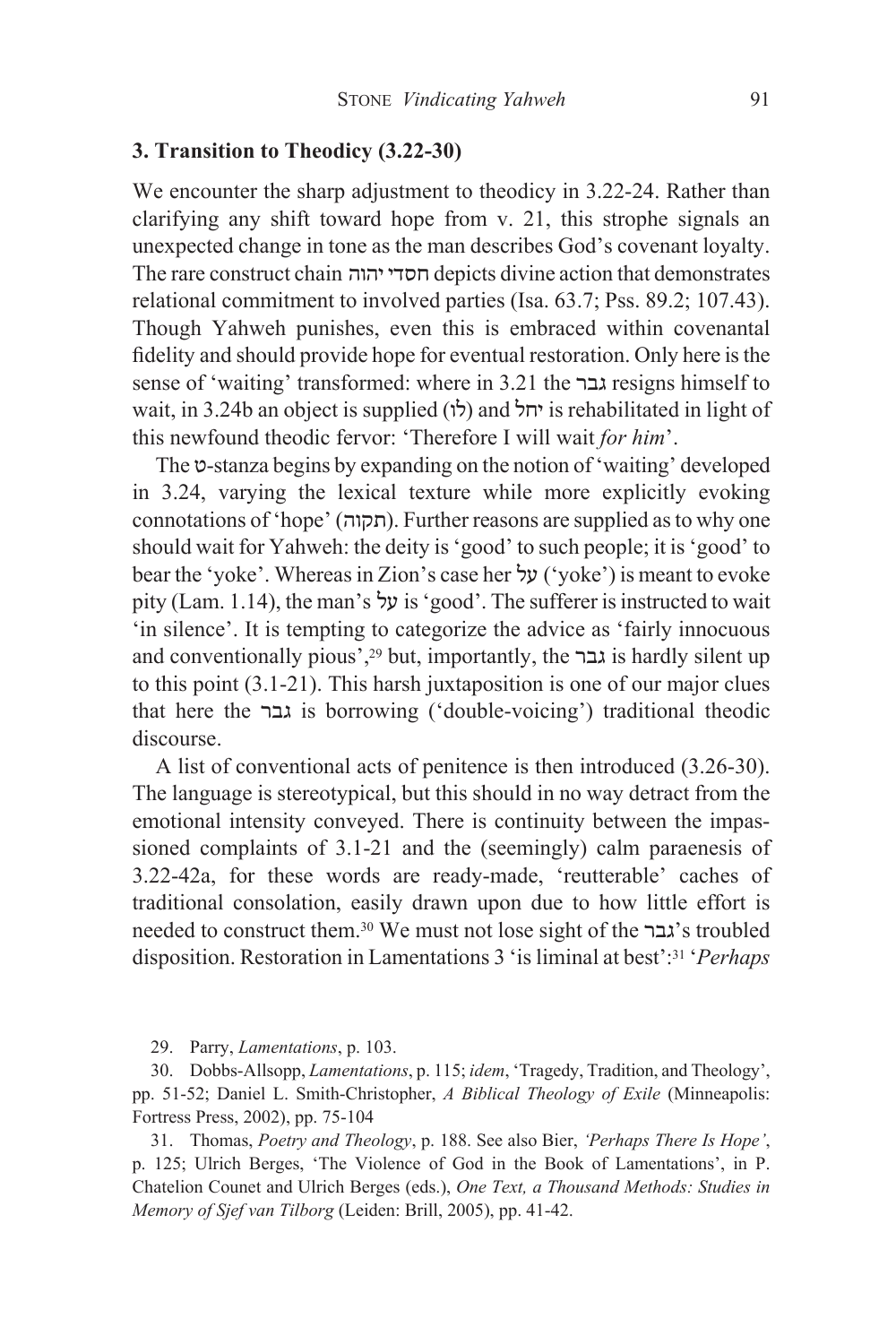(אולי) there is hope'  $(3.29b)$ .<sup>32</sup> The confident rhetoric of 3.22-28 begins to unravel with this one small word and underscores a portrait of wavering conviction.

# 4. Yahweh's Opus Alienum (3.31-33)

ינד לא נדני לעולם בי לא כי אם הוגה ורחם כרב חסדו $^{\rm 32}$ כי לא ענה מלבו ויגה בני איש  $^{33}$ 

The present strophe, especially 3.33, is often read as both structurally and theologically central for the whole of Lamentations.<sup>33</sup> Presently I will argue that traditional renderings of  $3.33$  ('He does not willingly...') are too tame, and that we in fact miss the fundamental *problematization* that occurs in this line. In other words, it is precisely at this point that the poet shifts his theodic imagination towards the 'secular' and destabilizes orthodox theodicy on its own terms.

Previous assertions in the poem are heavily qualified if not outrightly contradicted in this strophe: in 3.31 the man denies that Adonai will 'reject forever', yet earlier we read that 'Adonai rejected his altar' (Lam. 2.7a). Whereas in Lam. 1.5b and 12c Yahweh 'tormented' Zion for her transgressions, Lam. 3.32-33 claims that this 'torment' will end and be met with divine compassion, echoing the lack thereof in Lam. 1.2b, 7c, 9b, 16b, 17a, and 21a. Furthermore, 'Adonai has destroyed without mercy' (2.2a), 'demolished without pity' (2.17b), 'slaughtered without mercy' (2.21c), and soon we read he has 'killed without pity' (3.43).<sup>34</sup>

In Lam. 3.33 we must decide how to understand the metaphor of God's 'heart' (לב). Most render the idiom לא מלבו as 'he does not willingly'. noting that the Hebrew metaphor for 'heart' does not precisely correspond to English usage but rather refers to the seat of decision-making, 'the locus of the person's moral will'.<sup>35</sup> Presently the idea seems to deny divine caprice and imagines a situation where Yahweh is either internally conflicted or externally constrained. Ambrose of Milan interprets the

32. Westermann, Lamentations, p. 177.

33. E.g., Parry, *Lamentations*, p. 105. The structural claim is puzzlingly common. As Bier points out, line-by-line the 'literal center' is in fact 2.22b-c, which provides a quite different theological vision ('Perhaps There is Hope', pp. 137-38).

34. Dobbs-Allsopp, Lamentations, p. 121.

35. Carol A. Newsom, 'Models of the Moral Self: Hebrew Bible and Second Temple Judaism', *JBL* 131 (2012), pp. 5-25 (10).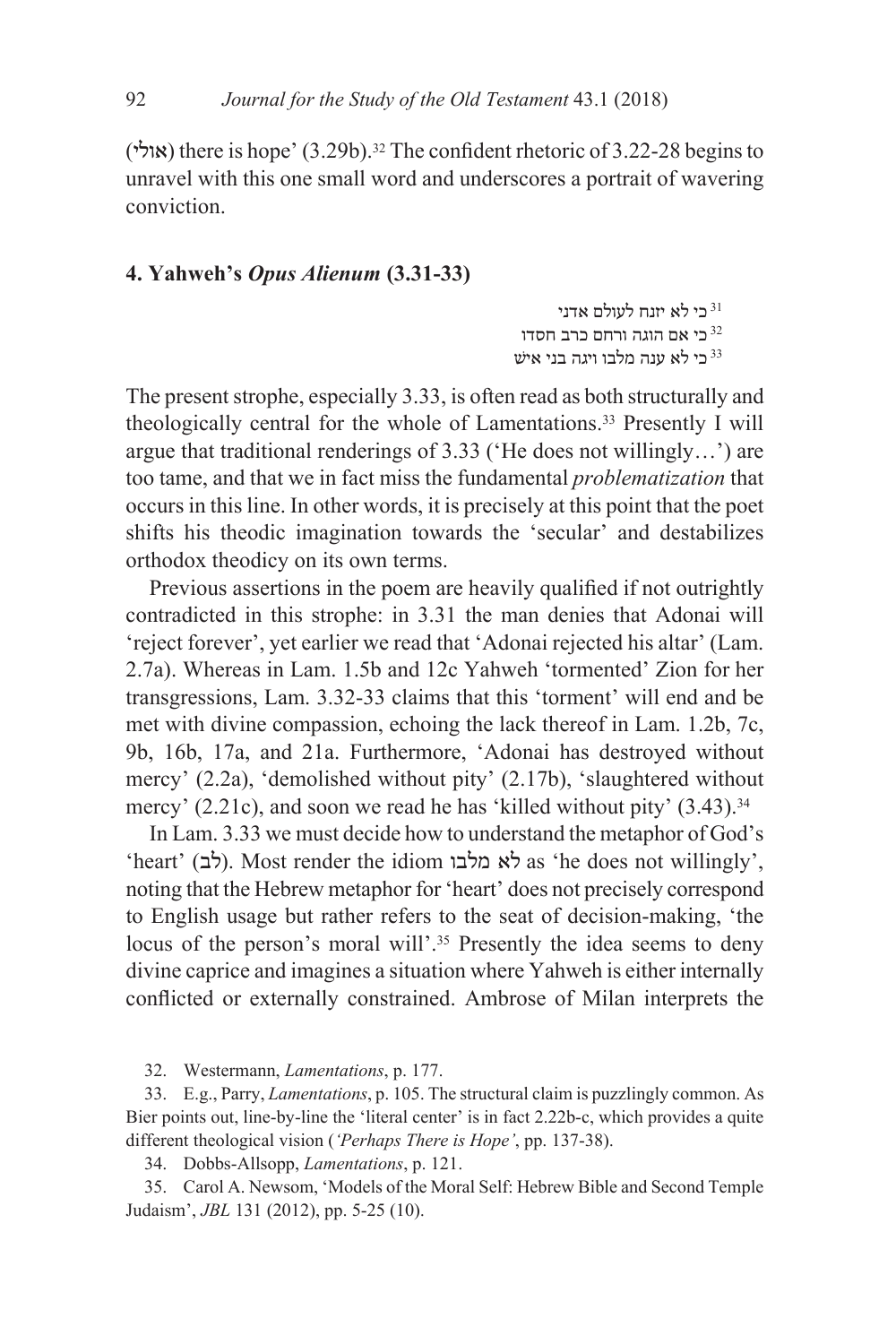phrase as, 'He does not bring down afflictions with His whole heart', but rather 'reserves the intention of forgiving'.<sup>36</sup> Rashi, Ibn Ezra, and Kara gloss the phrase with מרצונו, 'from his will'.<sup>37</sup> Modern interpreters follow suit. Gottwald, for example, says, 'Begrudgingly, regretfully, if there is no other way toward his higher purposes, he may unleash the forces of evil, but "his heart" is not in it'.<sup>38</sup>

There are of course a large variety of uses for the Hebrew 'heart'. Though it certainly includes the idea of will/decisions, we should not reduce the metaphor only to this usage. By analogy with human beings, and especially when used with a personal suffix,  $\sharp$  often refers to the idea of character, that which is constitutive of a person's entire nature.<sup>39</sup> Jeremiah offers imagery of the heart as the place from which covenant fidelity stems (31.33), and also puts into Yahweh's mouth the striking claim that the horrors of child sacrifice did not come forth from God's heart (Jer. 7.31; 19.5; 32.35).

The tendency to read Lam. 3.33 as merely referencing Yahweh's 'unwillingness'—as though he *is* in fact the oppressive agent, but only 'begrudgingly', as Gottwald suggests—dilutes the potent theology being offered. Indeed, the forthcoming strophes (particularly 3.38) mitigate the idea of Yahweh having a conflict of 'will' around commanding both good and evil; rather, there is a purity of moral agency (to be re-problematized in 3.42b-66). Presently, Lam. 3.33 results in a striking claim not simply about the deity's willingness but the moral agency of this God. It is better to translate the idiom as expressing a contradiction: 'Oppressing and abusing human beings are against his will/character'. Renkema is right to emphasize that ' $\sqrt{u}$ ענה $\sqrt{v}$  II, with YHWH as subject, constitutes, in fact, a

36. De paenitentia, NPNF 2.10.333.

37. Menachem Cohen (ed.), Migra'ot Gedolot ha-Keter: Hameš Megillot (Ramat-Gan: Bar-Ilan University Press, 2012); Philip S. Alexander, The Targum of Lamentations: Translated, with a Critical Introduction, Apparatus, and Notes (Collegeville, MN: Liturgical Press, 2008); Jacob Neusner, Lamentations Rabbah: An Analytical Translation (Atlanta: Scholars Press, 1989).

38. Norman Gottwald, Studies in the Book of Lamentations (London: SCM Press, 1954), p. 51. See also Fredrik Lindström, God and the Origin of Evil: A Contextual Analysis of Alleged Monistic Evidence in the Old Testament (Lund: C.W.K. Gleerup, 1983), p. 222; John Calvin, Commentaries on the Prophet Jeremiah and the Lamentations (Bellingham: Logos Bible Software, 2010), pp. 421-22.

39. E.g., 1 Sam. 10.9; 16.7; 1 Kgs 8.23; Ps. 51.12; Qoh. 11.10; Sir. 10.12; see Lam.  $3.65.$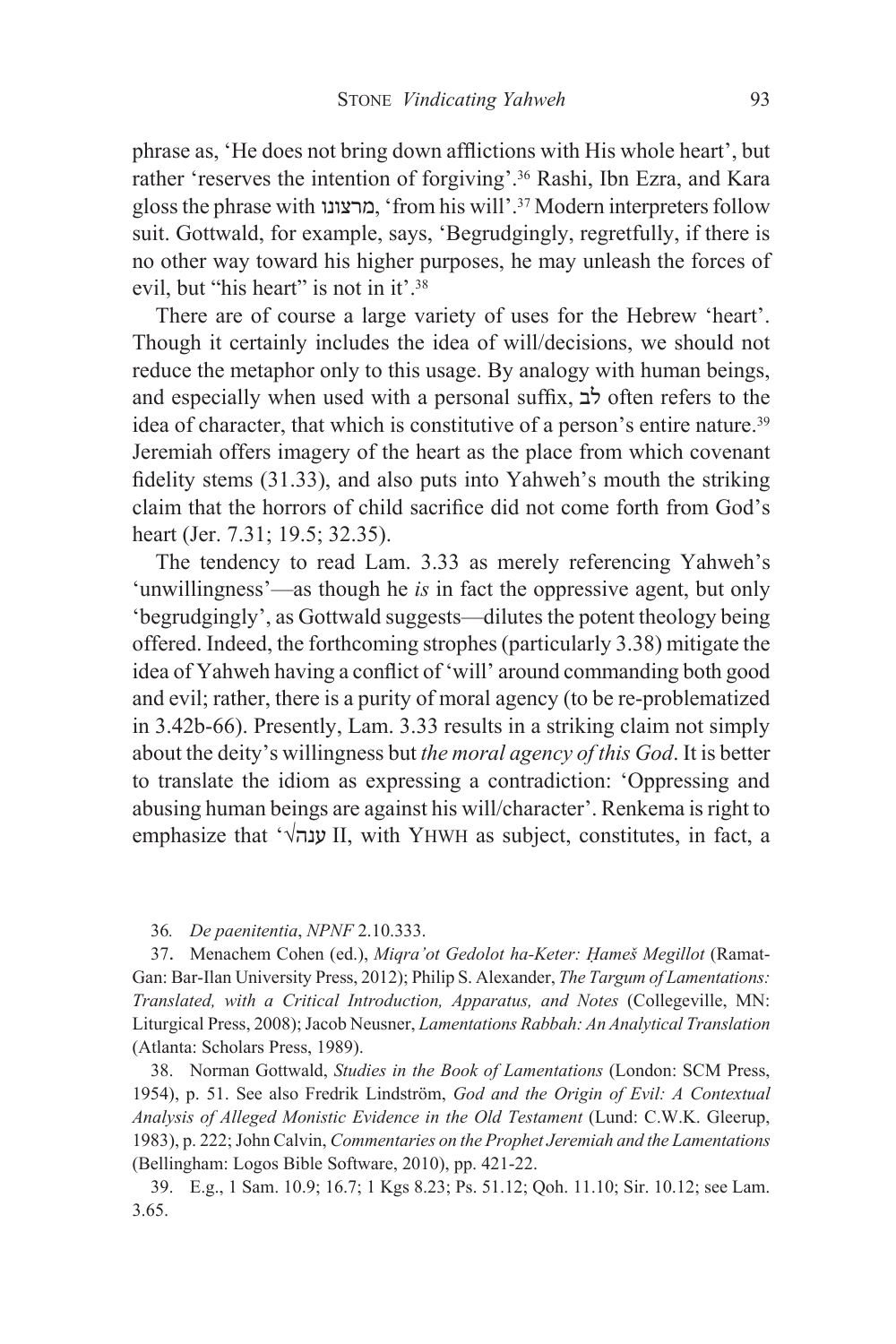*contradictio in terminis'*.<sup>40</sup> This realization primarily elicits not hope but disillusionment. Of course, the distancing of Yahweh from 'abuse' and 'torment' is a positive assertion. While on one level that is obviously the case, on another this claim so problematizes received theodicy that the theological justification for Jerusalem's suffering becomes undermined: if we are sure Yahweh's essential nature precludes such oppression, then what are we to make of the Babylonian onslaught?

Renegotiations of divine goodness and power necessarily follow the claim in 3.33, and this is precisely what occurs: we will see a subtle movement towards the 'secular' in 3.34-39 while still utilizing the traditional terminology of theodicy (double-voicing). Commentators are right to note that at this point the poet does not deny Yahweh's agency, but few emphasize enough the fundamental problematization that occurs. The rhetorical function of Lam. 3.33 is that of *destabilization*, not securement: it disrupts any confidence in claims to Yahweh's oppressive agency throughout Lamentations and imbues with tension the poet's theodicy.

# 5. Problematizing Agency (3.34-36)

<sup>34</sup> לדכא תחת רגליו כל אסירי ארץ <sup>35</sup> להטות משפט גבר נגד פני עליון לעות אדם בריבו אדני לא ראה  $^{36}$ 

Does this strophe *accuse* Yahweh of negligence, *deny* the deity's oppressive agency, or *affirm* the Lord's watchful agency? I will argue that these verses advance the implications of 3.33 by making a clear distinction between *human* and *divine* agency—that is, the texplicitly attributes injustice to humans and denies Yahweh's present involvement.

The string of infinitive constructs has always been viewed as syntactically problematic. Usually the governing verb precedes, but if we read it as ראה ('see', 3.36b), the acrostic form easily explains the unconventional syntax.<sup>41</sup> Furthermore, no other strophe in Lamentations is incomplete without the preceding strophe, something required in other approaches.<sup>42</sup> But there remains the need to resolve how to interpret אדוי לא ראה:

- 40. Renkema, Lamentations, p. 409.
- 41. Pace Hillers, Lamentations, pp. 111-17.
- 42. Parry, Lamentations, p. 109.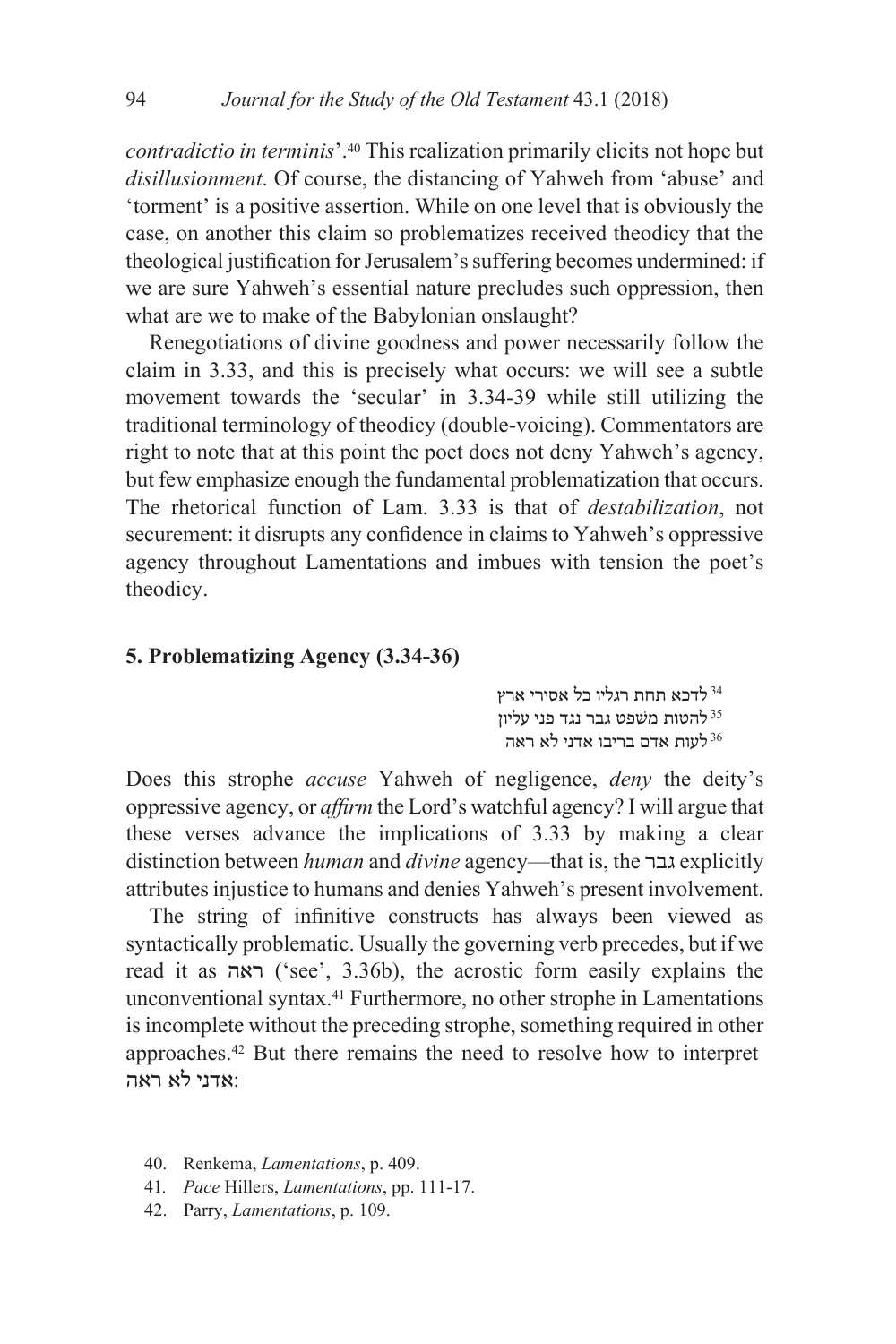- (i) The Lord does not see...'
- (ii) 'The Lord does not *approve of...*'
- (iii) 'Does not the Lord see...?'

Option (i) would be highly critical of Yahweh for not paying attention to the suffering of Jerusalem, and Calvin even understands the passage as 'the impious words of those who complain that God is not moved by any compassion...that God has forgotten us, that he is either asleep or lies down inactive'.<sup>43</sup> Wilhelm Rudolph and Federico Villanueva similarly read vv. 34-36 as 'a Job-like objection'.<sup>44</sup> 'The God of Lamentations is a blind God', asserts O'Connor.<sup>45</sup>

But what are we to make of this drastic shift to negativity, only to be followed by an impassioned *defense* of Yahweh in 3.37-39? Indeed, it makes little sense for 3.34-35a to happen 'in the presence of the Most High' (3.35b) and then declare God does not see it. We may of course allow for drastic shifts in mood, but option (i) cannot coherently account for the shifts at this particular juncture.

Option (iii), taking the clause as a rhetorical query, is understandable but requires the presence of an unmarked interrogative. We should instead favor option (ii), 'approve', that is, 'look on/at with approval'.<sup>46</sup> This fits better with the man's argumentative logic (see also Exod. 23.2; Job 34.10-13). Indeed, Origen, having argued early on that the main subject of the poems is the contemplative soul 'becoming subject to the devil or even his angels'<sup>47</sup>—thereby allowing us to distinguish between 'the captivity and the one taking captive' (Fr. Lam. 2)—states that through this strophe we learn to *not* attribute oppressive agency to

43. Calvin, Commentaries, p. 424.

44. Wilhelm Rudolph, Die Klagelieder (Gütersloh: Gerd Mohn, 1962), pp. 229, 241-43; Federico Villanueva, The 'Uncertainty of a Hearing': A Study of the Sudden Change of Mood in the Psalms of Lament (Leiden: Brill, 2008), pp. 230-33.

45. O'Connor, Lamentations, p. 52. See also Hans Gottlieb, A Study on the Text of Lamentations (Århus: Århus Universitet, 1978), p. 50.

46. NET, NEB, NASB, RSV; C.W.E. Nägelsbach, The Lamentations of Jeremiah, in J.P. Lange, A Commentary on Holy Scripture (New York: Scribner, Armstrong, 1870), p. 120; Heinrich Ewald, Die Dichter des alten Bundes: Die Psalmen und Die Klagelieder (Göttingen: Vandenhoeck & Ruprecht, 1866), p. 339; Gottwald, Studies, p. 14; Gordis, Lamentations, pp. 143, 181; Johnson, 'Form and Message', p. 66; Theophile Meek and William Merrill, 'The Book of Lamentations', in IB, VI, p. 27. Cf. NJPS: 'choose'.

47. See Erich Klostermann (ed.), revised by Pierre Nautin, Origenes Werke III: Jeremiahomilien, Klageliederkommentar, Erklärung der Samuel-und Königsbücher (GCS, 6.235-279; Berlin: de Gruyter, 1983)—hereafter, Fr. Lam. All translations are mine. See Joseph Trigg, Origen (London: Routledge, 1998), pp. 73-85.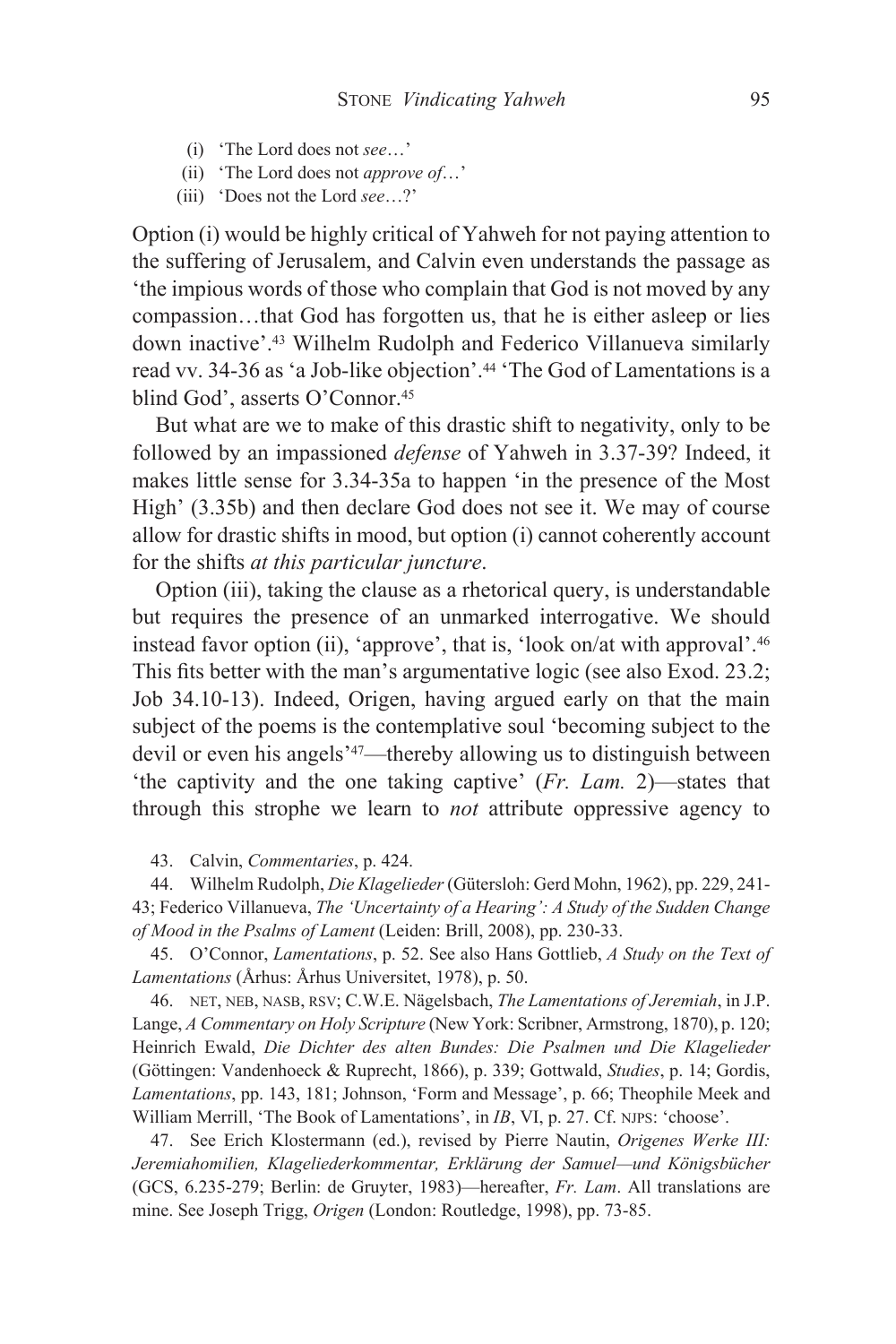Yahweh.<sup>48</sup> Despite assertions to the contrary, there is ample biblical support to understand  $\overline{X}$  in this way (see esp. Hab. 1.13 and, importantly, the polysemy in Lam.  $1.7-12$ ;  $2.16$ ).<sup>49</sup>

So, in this strophe it is explicitly stated not only that others (viz., humans) are responsible for oppression, but that Yahweh is so far removed from causality that *of course* he does not approve of injustice in his own presence  $(3.34-36)$ . This is not surprising, as such reprehensible acts are גבר against his will/character' (3.33). The גבר s 'turn' to theodicy at 3.22 was originally constructed to defend Yahweh's oppressive agency, but we now hear the poet deny that very claim and subtly twist the intention of his traditional theodicy, thus contributing to the larger effect of double-voicing in 3.22-42a.

## 6. Dissolution of Theodicy (3.37-39)

 ותהי אדני לא צוה  $^{37}$  מפי עליוז לא תצא הרעות והטוב מה יתאונן אדם חי גבר על חטאו  $^{39}$ 

This strophe is the heart of our investigation, for when one consults modern English translations a clear consensus emerges that flatly contradicts my proposed reading. Lamentations  $3.37-39$  seems to articulate a traditional Deuteronomistic theodicy where Yahweh's meticulous providence is *affirmed*: the Lord commands (3.37) both good and evil  $(3.38)$  and punishes sinners  $(3.39)$ , therefore one should not complain. I will argue instead that the entire strophe double-voices traditional theodicy so that Yahweh's oppressive agency is *denied*.

## a. Interpreting 3.37

First, we must address the ambiguity of  $3.37$ b: אדני לא צוה $\blacksquare$  . The clause has traditionally been read as a rhetorical question that affirms Yahweh's agency: 'Did not the Lord command [it]?'. However, one may translate the line in one of two other ways:

<sup>48. &#</sup>x27;Διά τούτων μανθάνομεν μή είρηκέναι τον κύριον κ.τ.λ.' (Fr. Lam. 79). Rashi and Kara give similar interpretations. Cf. LXX 3.36b κύριος οὐκ εἶπεν.

<sup>49.</sup> Pace e.g., Gottlieb, A Study, p. 49; Renkema, Lamentations, p. 416. See Gen. 1.4, 10, 12, 18, 21, 25; 6.2; 2 Kgs 10.16; Isa. 28.4; 52.8; Hos. 9.10; Obad. 12; Pss. 22.18; 54.9; 106.5; Song 3.11; 6.11; Qoh. 2.1.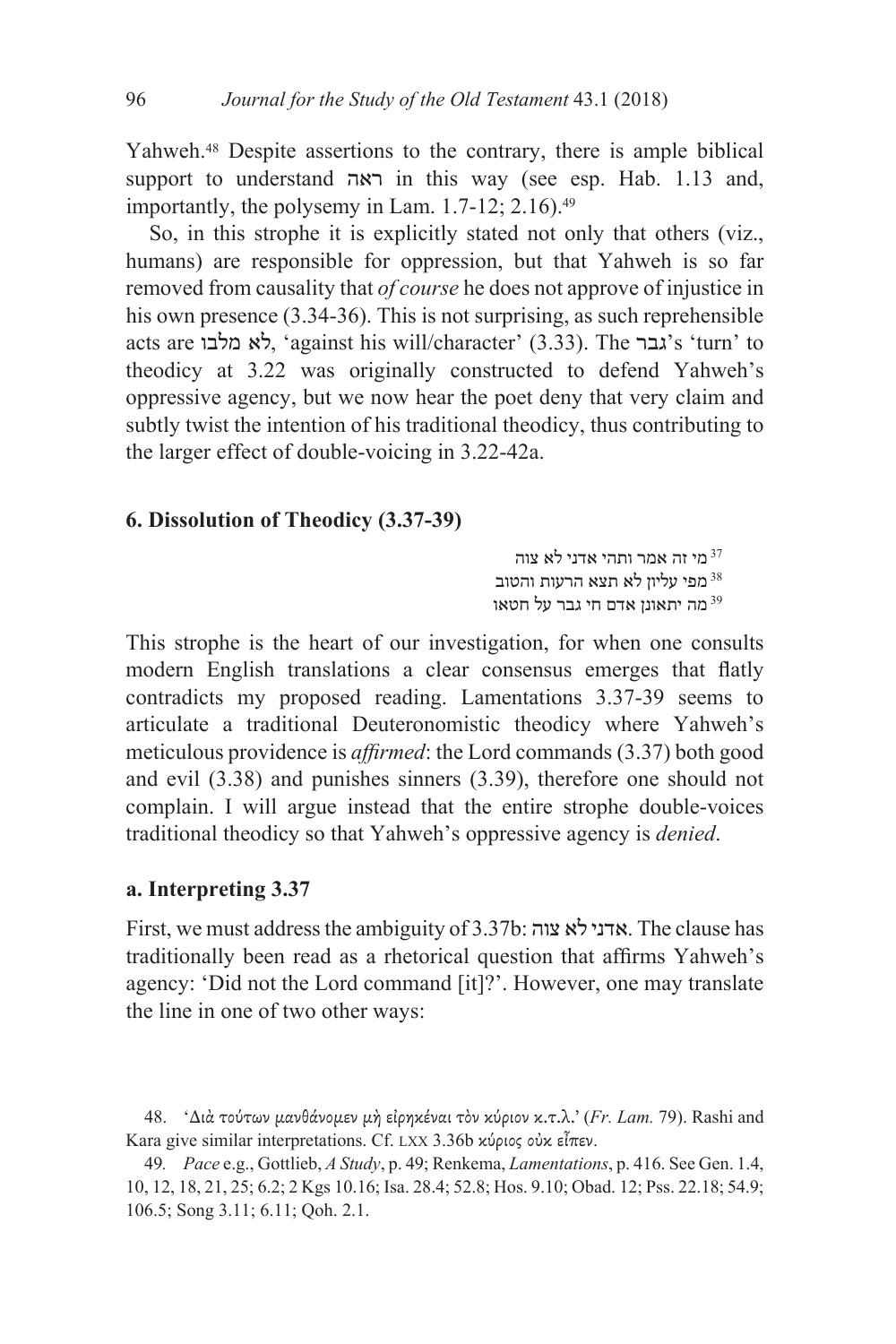- (a) 'Who then spoke that this should come to pass? The Lord did not command it!'50
- (b) 'Who then spoke that this should come to pass when the Lord did not command it?'<sup>51</sup>

Calvin views the line as a quotation of the impious: 'The prophet, after having mentioned the blasphemy which prevailed everywhere at that time [viz., 3.34-36], strongly condemns so gross a stupidity. Who is this? he says. He checks such madness by a sharp rebuke—for the question implies an astonishment.'<sup>52</sup> See too Targum Lamentations: 'Who is the man who has spoken *and an evil thing was done in the world*, *unless* because they did that which they were not commanded by the mouth of the Lord?'<sup>53</sup> Lamentations Rabbah even places the command in the mouth of Haman.

Renkema points to Ps. 33.9, the only other place in the Old Testament where the frequently used verbs  $\sqrt{2}$ , אמר $\sqrt{2}$ , and  $\sqrt{2}$  occur in such close combination. That context is divine creation, and Renkema notes that Lam. 3.37-38 occurs with (עליון, a divine name associated with creation.<sup>54</sup> Yahweh's cosmic, creative power is in view, and this stresses the question of aetiology: but the origin of what? Certainly the present Judahite crisis is the primary referent, but there is more. Importantly, 3.37 utilizes vocabulary traditionally reserved to describe the agency of Yahweh, but here such language is double-voiced: it initially provokes in the reader the expectation that we will encounter an *affirmation* of Yahweh's sovereign, creative speech, yet we are surprised to find the opposite: *someone else* is the subject of  $\sqrt{2}$  and  $\sqrt{2}$ , viz., the anti-Yahweh agents described in 3.34-36.

50. LXX Rahlfs places an interrogative after 3.37a. In LXX 3.36b, important witnesses read κύριος ούκ εἶπεν, though some also read εἶδεν (see Ziegler's apparatus in the Göttingen LXX). One could insist this is merely a scribal error. However, if we read with the former witnesses here a powerful rhetorical elision occurs between 3.36b-37: "... κύριος οὐκ εἶπεν / Τίς οὕτως εἶπεν καὶ ἐγενήθη; κύριος οὐκ ἐνετείλατο'.

- 51. The implied answer has already been provided in 3.34-36: unjust humans.
- 52. Calvin, Commentaries, p. 426.

53. Trans. Christian M.M. Brady, 'Appendix 2: A Translation of Targum Lamentations', in Parry and Thomas (eds.), Great Is Thy Faithfulness?, pp. 228-47.

54. Renkema, Lamentations, pp. 418-19. Also see Brandscheidt, Gotteszorn, p. 65; Shlomo Weissblueth, 'Mipî 'elyôn lō' tēşē hārā 'ôt wehaṭṭôb (Lam. 3.38)', Beth Mikra 32 (1986–87), pp. 64-67 (in Hebrew).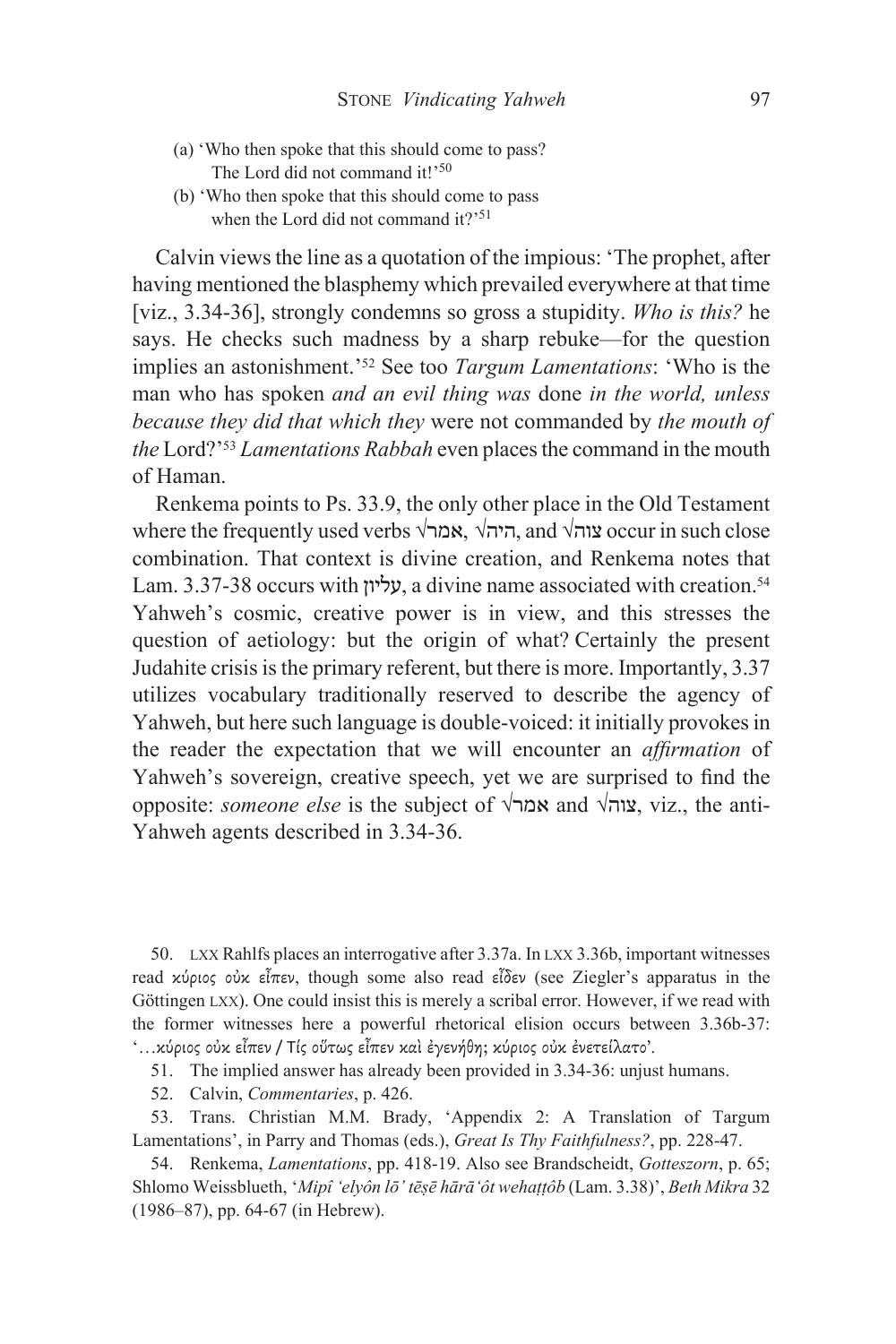# b. Interpreting 3.38

The double-voicing continues in 3.38, and this line deserves especially close treatment: מפי עליון לא תצא הרעות והטוב. By and large the most popular option has been to take the line as a rhetorical query: 'Is it not from the mouth of the Most High that good and bad come?' (NRSV).<sup>55</sup> However, the most straightforward option is to take the line as a statement: 'From the mouth of the Most High evil things don't come but rather good!' (CEB).<sup>56</sup> Shlomo Weissblueth argues for a variation on this: 'From the mouth of the Most High does not come [the command to do] good or evil'.<sup>57</sup> An important question is whether the waw in והטוב functions with adversative force ('but good') or as a copulative-conjunctive ('and good'). So, in examining this line we must decide whether evil does or does not come from Yahweh. I will argue for the latter.

Interpreters have long disagreed on these points. Calvin again renders it as part of an 'impious' declaration: 'Who is this that says, "It comes to pass, when the Lord commanded it not"? As though good and evil should not proceed from the mouth of God.'<sup>58</sup> Targum Lamentations shows clear traces of taking the phrase as a statement:

From the mouth of God Most High there does not issue evil, rather by the hint of a whisper, because of the violence with which the land is filled. But when he desires to decree good in the world it issues from the holy mouth.<sup>59</sup>

There are three important quotations of Lam. 3.38 by Origen that have never been noted before in this discussion. The first is found in *Contra*  $C$ elsum 4.66 $\cdot$ 

55. E.g., Löhr, Klagelieder; Rudolph, Klagelieder; Kraus, Klagelieder; Plöger, Klagelieder; Brandscheidt, Gotteszorn; O. Kaiser, Klagelieder; Boecker, Klagelieder; Provan, Lamentations; Hillers, Lamentations; O'Connor, Lamentations & the Tears; Berlin, Lamentations; Lamentations; Dobbs-Allsopp, Lamentations; Kaiser, Grief and Pain; Parry, Lamentations; House, Lamentations; Thomas, Poetry and Theology.

56. Renkema, Lamentations, pp. 420-23; A.B. Ehrlich, Randglossen zur hebräischen Bibel: Textkritisches, Sprachliches und Sachliches (Leipzig: J.C. Hinrichs, 1914), VII, pp. 43-44; Gordis, Lamentations, pp. 181-83; Mitchell Dahood, 'New Readings in Lamentations', Bib 59 (1978), pp. 174-97.

57. Weissblueth, 'Mipî 'elyôn', pp. 64-67.

58. Calvin, Commentaries, p. 426. See also Peter Martyr Vermigli, Commentary on the Lamentations of the Prophet Jeremiah (trans. Daniel Shute; Kirksville, MO: Truman State University Press, 2002), p. 136.

59. Trans. Brady, Great Is Thy Faithfulness?, pp. 228-47.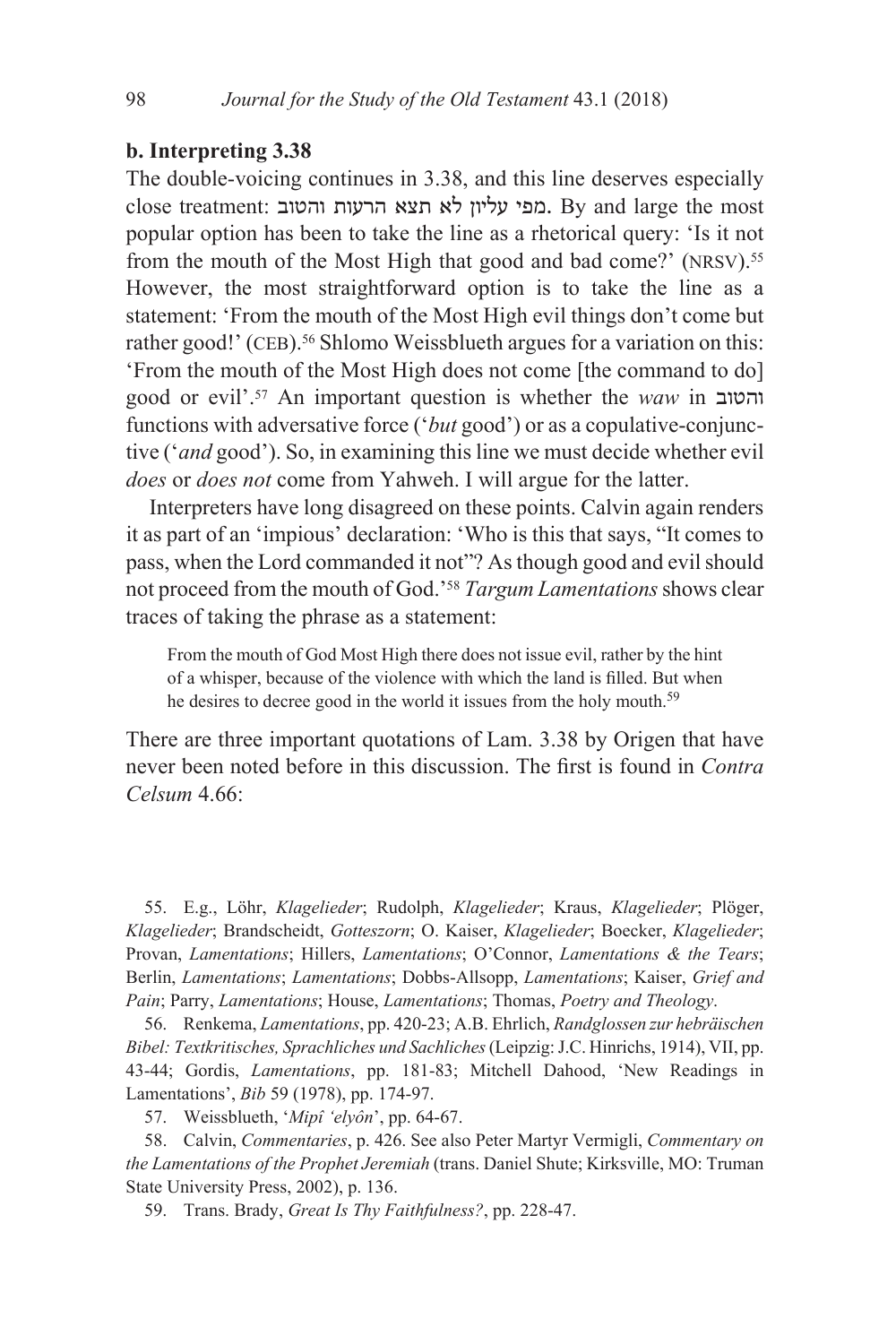It is true, certainly, that evils do not proceed from God; for according to Jeremiah, one of our prophets, it is certain that 'out of the mouth of the Most High proceeds not evil and/but good (έκ στόματος κυρίου ούκ έξελεύσεται τά κακά καὶ τὸ ἀγαθόν)'.

#### Origen also quotes Lam. 3.38 in his commentary on Mt. 13.6:

...no star was formed by the God of the universe to work evil, according to Jeremiah as it is written in the Lamentations, 'Out of the mouth of the Lord shall come things noble and that which is good (έκ στόματος κυρίου έξελεύσεται τα καλά και το άγαθόν)'.

And finally a fragment from Origen's commentary on Lamentations:

Ού γάρ δύναται, φησί, τα έναντία έκ στόματος κυρίου έξεληλυθέναι, τα άγαθα καί τὸ κακὸν·<sup>60</sup> οὔτε γὰρ δένδρον ἀγαθὸν καρποὺς πονηροὺς ποιεῖ, οὔτε δένδρον πονηρόν καρπούς άγαθούς. Τὸ οὖν ἀδικεῖσθαι ἄνδρας ὑπὸ πονηρῶν παρὰ θείαν κρίσιν εστί, γίνεται δε όμως έν περιορωμένοις ύπο θεοῦ, καθα τοῖς Ἰσραηλίταις ύπό τῶν πολεμίων συνέβη, και έν έπιστροφή θεοῦ λύεται. Διὸ χρή ταύτην άναζητεῖν ἐπὶ τιμωρία παραδοθέντας.

The text says it is impossible for mutually opposed things—good and evil! to come from the mouth of the Lord. For a good tree does not produce evil fruit, nor an evil tree good fruit. Therefore, the fact that people suffer injustice at the hands of evil people is contrary to divine justice. But it is nonetheless those events which are watched over dearly by God, just as happened to the Israelites who, once they turned back to God, are delivered from the hands of their enemies. Therefore it is necessary to seek out this repentance for those who have been handed over to this punishment. (Fr. Lam. 79b)

Weissblueth's interpretation merits a closer look: 'From the mouth of the Most High does not come [the command to do] good and evil'. This flows from his understanding of 3.37 as a statement, and he then reads 3.39 as emphasizing that punishment of sins aims at restoration: 'A man is not commanded to do a good or evil deed, but through free will he does what he wants... It is God's way of leadership in the world.<sup>'61</sup> He makes a strong rhetorical case, but if Weissblueth is right we should expect different syntax.<sup>62</sup> Indeed, he repeatedly resorts to this when glossing

60. Cf. Sir. 33.14-15: 'Good is the opposite  $(\hat{\alpha}\pi \hat{\epsilon} \nu \hat{\alpha} \nu \tau)$  of evil, and life the opposite (άπέναντι) of death; so the sinner is the opposite (άπέναντι) of the godly. Look at all the works of the Most High; they come in pairs, one the opposite  $(\kappa a \tau \epsilon \gamma \alpha \nu \tau)$  of the other'.

61. Weissblueth, 'Mipî 'elyôn', p. 67.

 $62.$  E.g., האמרים בלבבם Cf. the syntax of Zeph. 1.12, האמרים בלבבם לא ייטיב יהוה ולא ירע ('Those who say to themselves, "Yahweh won't do good or evil"').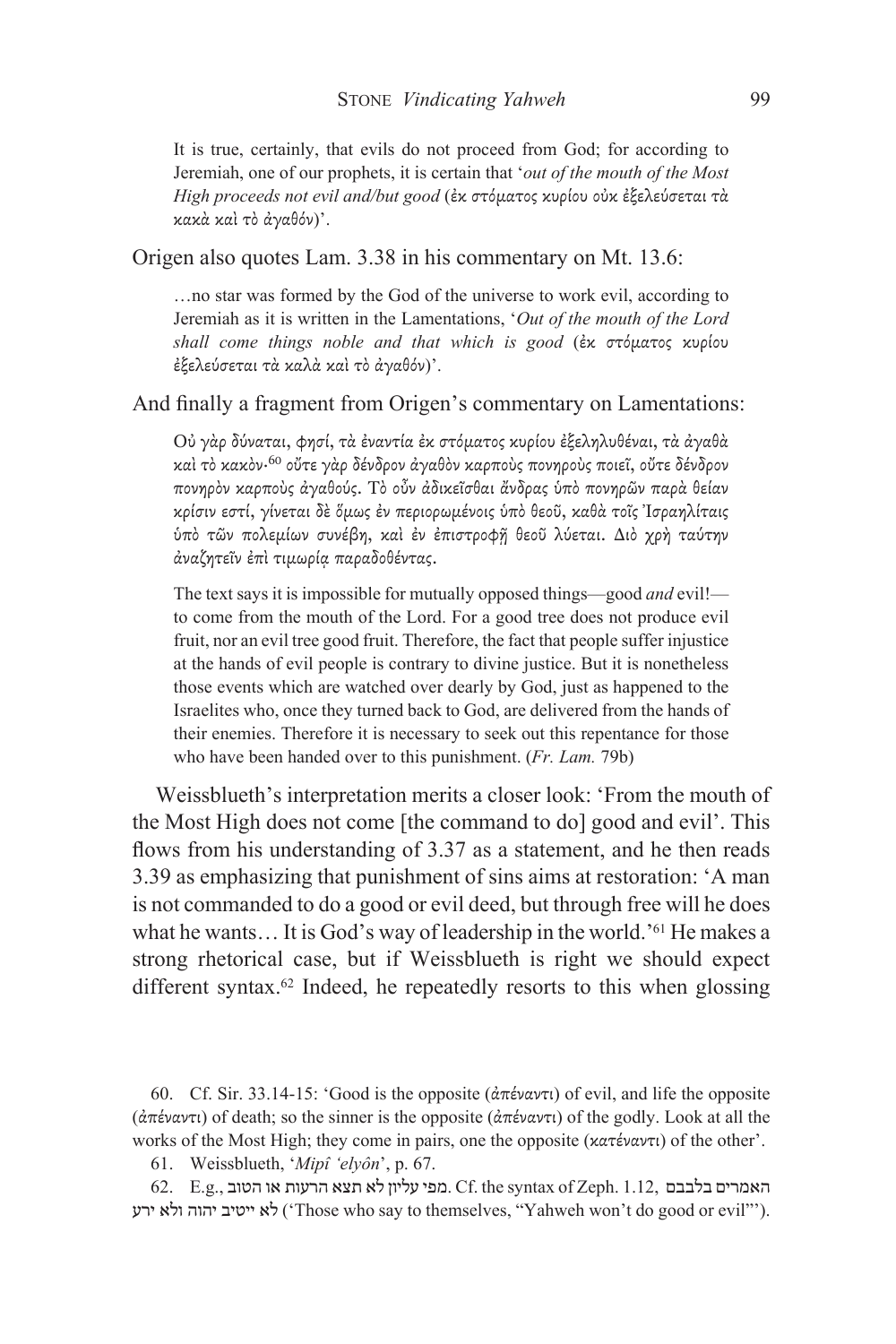throughout his essay.<sup>63</sup> More importantly, he does not give enough weight to the terminology of divine creation and providence, and so shifts the focus from God to humanity without sufficient warrant.

The rhetorical query has been the most popular option. Arguments largely rely on the view that the גבר is waxing sapiential and supporting the common traditions that regard Yahweh as meticulously providential. A number of texts are repeatedly invoked that depict Yahweh as one who actively metes out both רע and רע, the most relevant and common of which are Deut, 30.15 and Isa, 45.7. Both reflect a covenantal background where 'good' and 'evil' generally correspond to divine blessing (for obedience) and judgment (for disobedience). 'Evil' is therefore inherently a sign neither of Yahweh's abandonment nor impotence; Deuteronomistic tradition, after all, envisions a return after destruction (Deut. 4.27-31; 30.1-4). But though eventual restoration is implicit in judgment, in Lamentations we encounter Judah in a state of liminal crisis, devoid of confidence in Yahweh's covenantal fidelity. Yes, the גבר of Lamentations 3 attempts to awaken hope by reciting traditional formulae, but here he double-voices the theodicy: utilizing language typically reserved only for Yahweh, the poet uses the language of retributive theology but subtly shifts it so that it is put to new use: traditionally, both good and evil come from Yahweh. Double-voiced, the same terminology is used, but only good (not evil) comes from Yahweh.

Like Isa. 45.7, Lam. 3.38 connotes more than merely localized judgment, though of course it includes that. I make this judgment regarding Isaiah due to the parallelism of light/peace and darkness/evil, and creation vocabulary (עשׂה $\forall$ ; ברא $\forall$ , ברא $\forall$ ; ברא $\forall$ ); and in Lamentations, due to the coupling of creation terminology in 3.37-38. The overtones here are too often diluted by (rightly) noting the localized reference. In Lamentations, the aetiology of הרעות והטוב are queried in that dual context.<sup>64</sup> Yes, the primary reference is to Jerusalem's siege—a particular, historical event. However, when this God speaks, what he creates is טוב and only טוב, and the creational overtones serve to underscore the theodic tension. The intensity of the tragedy is so acute that the only way the poet can account

<sup>63.</sup> E.g., "From the mouth of the Most High does not come good and evil", but every act that someone does, whether good or evil, comes only from himself' (Weissblueth, 'Mipî 'elyôn', p. 65).

<sup>64.</sup> Cf. Renkema, Lamentations, pp. 422-23, who argues that הרעות refers to the words of the false prophets.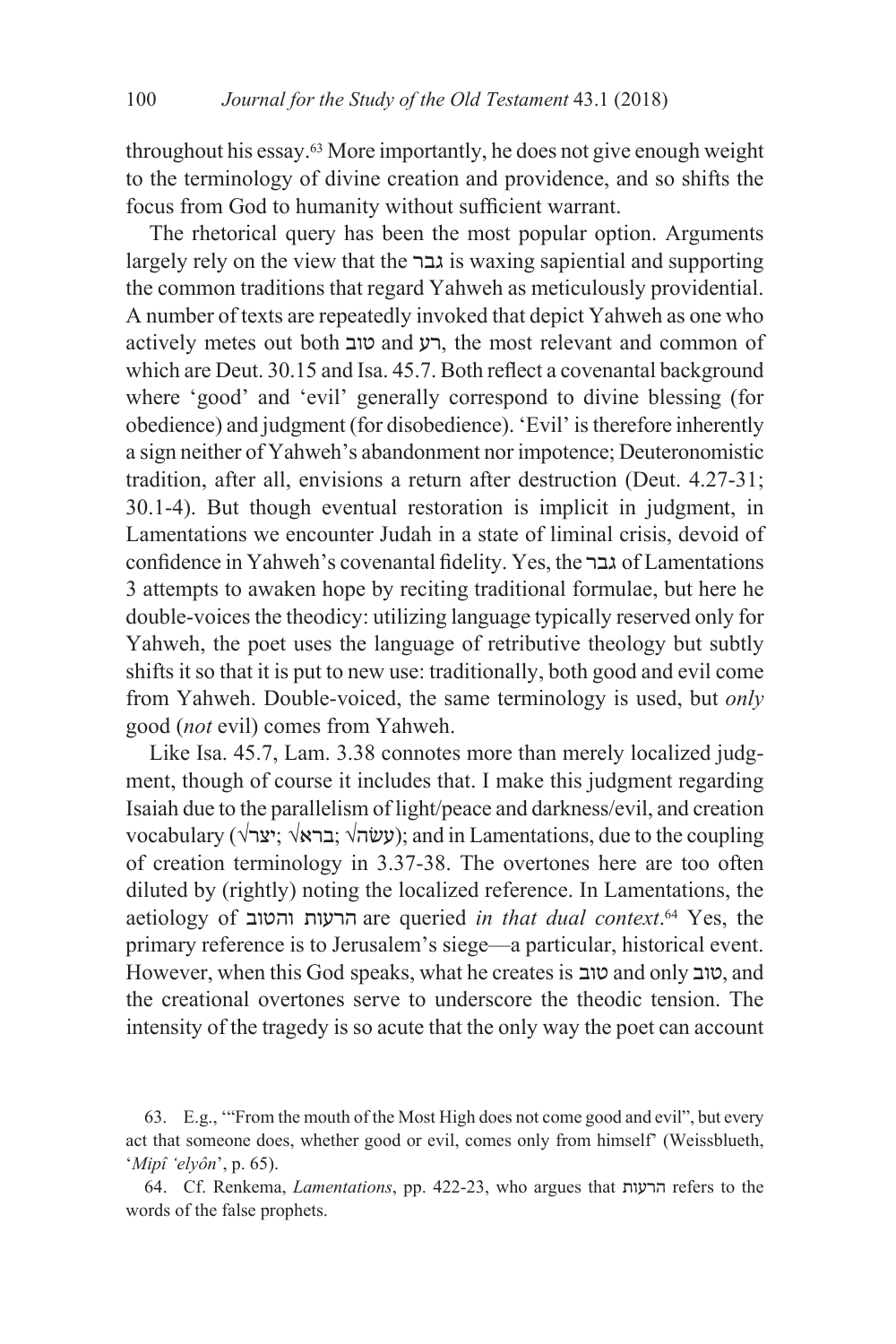for it is to adopt the language of divine creativity. Anything less would dilute the severity and cosmological scope of Judah's demise. Extravagant hyperbole is at play. Yahweh has ostensibly turned in such fierce wrath that a breach of covenant seems a terrifying possibility. The scope of disaster is so vast that cosmological terminology is entirely proper. What is so striking, though, is the double-voiced nature of this discourse: originally drawn upon to reinforce Yahweh's sovereignty, the poet now uses the same language to claim that another agent (i.e., *not* Yahweh) is behind the present 'evil'.

Some earlier scholars opted for emendation of this line, for instance, Ehrlich (followed by Gordis): הרע את הַטּוֹב, 'Out of the mouth of the Most High cannot come the command to inflict suffering on the righteous man [den Frommen]'.<sup>65</sup> This captures the rhetorical force quite well but is unnecessary. Coupled with the observations above regarding cosmological overtones in 3.37-38, there is a much simpler explanation for הרעות paired with the third person feminine singular הרעות paired with the third person feminine singular remains acceptable if we understand הרעות as a pluralis intensivus—'evil itself<sup>266</sup>—or better, 'evil events/disasters in general', or with reference to a specific set of 'wicked things/actions'.<sup>67</sup> So, while Lam. 3.38 alludes to the covenantal curses of Deuteronomy 28–30, it has equally in view Yahweh's providential relationship to 'evil itself', that is, the events of violent suffering that come upon this deity's people.

Much of the confusion surrounding 3.38 has centered on the lack of an interrogative particle and a difficulty squaring its clear denial of divine complicity with affirmations elsewhere. However, with our ears attuned to dialogism and double-voicing, it is simplest to read the Hebrew clause as a statement. Taken along with 3.37 as argued above, the proposed reading provides a smoother flow from 3.36b, allowing the Hebrew to stand in all three verses without tortured syntax, unwarranted glossing, or the insertion of unmarked interrogatives. We have already seen that Yahweh is not the sort of deity who torments or abuses (3.33), and such things are not approved in his presence  $(3.34-36)$ . Not only this, but Yahweh would never command such things  $(3.37)$ , for a purity of moral agency in this deity entails that only good comes from his mouth (3.38).

65. Ehrlich, Randglossen, pp. 43-44; Gordis, Lamentations, pp. 181-83.

66. E.g., Pss. 55.16; 88.4 (Eng. 3); Prov. 15.28.

67. E.g., 1 Sam. 10.19; Jer. 3.5; 44.9; Ezek. 6.9; 20.43; Hos. 7.1; Pss. 34.20; 40.13; 140.3 (Eng. 2); 141.5. See GKC §124a-e; Renkema, Lamentations, p. 422.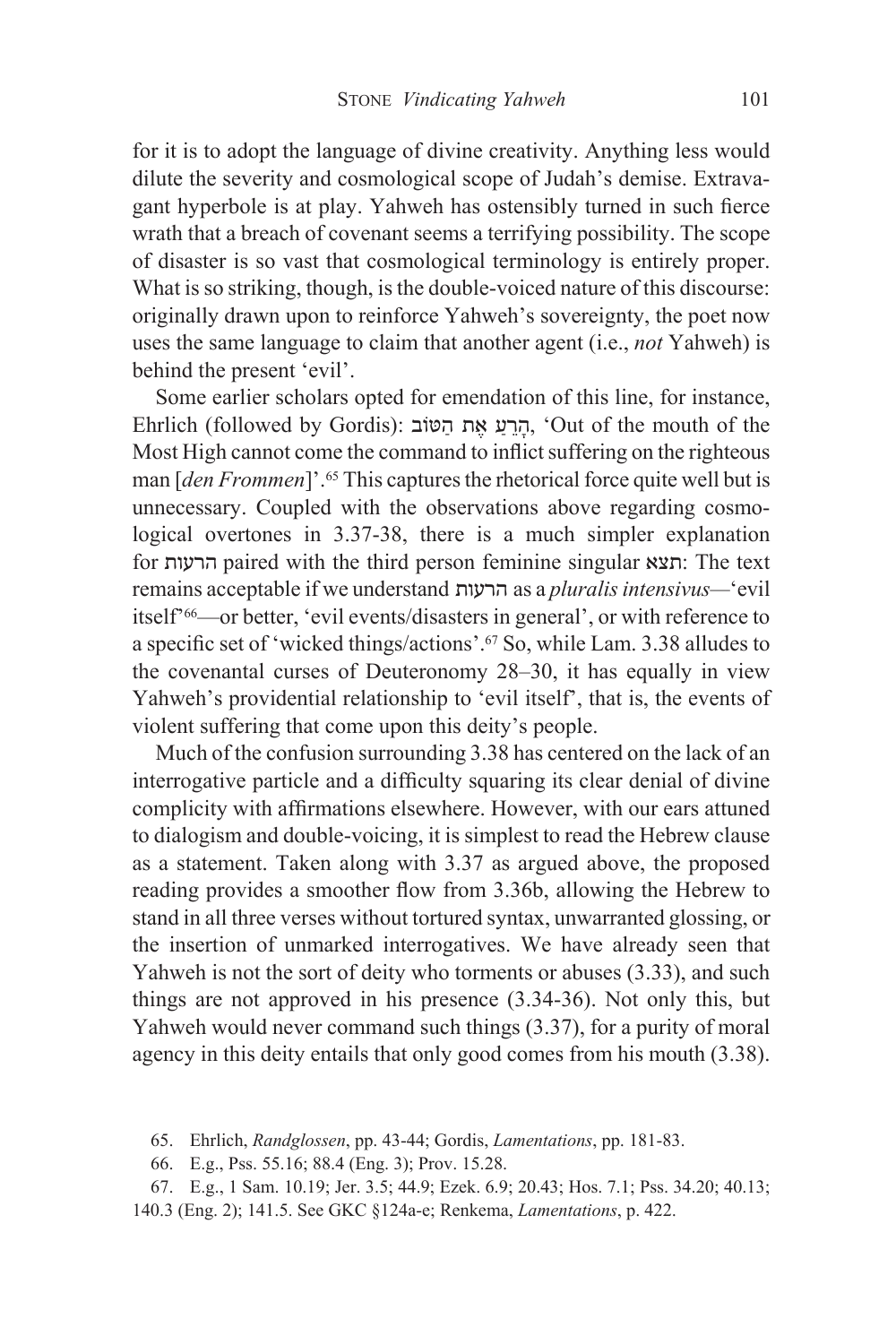The stereotypical discourse of theodicy has therefore been heavily double-voiced, co-opted for a use different from its original intention.

# c. Interpreting 3.39

Now we reach 3.39: מה יתאונן אדם חי גבר על חטאו. Most take the line as one rhetorical question: 'Why should any who draw breath complain about the punishment of their sins?' (NRSV). Others, such as Karl Budde, split the line: 'What should the living man complain about? [Answer]: Each about his sins!'<sup>68</sup> At first glance this verse also threatens my proposed reading. However, I will argue for three other ways to read this line, each of which are compatible with the rhetorical progression described thus far.

First, we must deal with the precise connotation of יתאונן, typically rendered 'complain, grumble'. Elsewhere in biblical literature,  $\sqrt{x}$ only occurs in Num. 11.1 where 'complaining' provokes divine anger, causing Moses to intercede for the people.<sup>69</sup> It is often argued that the logic behind Lam. 3.39 is synonymous with that of Num. 11.1: Thomas states that 'Yhwh's punishment was *justified* and *predicted*, as on display in Deut. 30.15'.<sup>70</sup> Yahweh laid out a path of life and a path of death; they chose the latter, so they should stop complaining about their own actions and accept their suffering as justly deserved. Given the rarity of  $\sqrt{2}$ , Lam. 3.39 possibly exploits an allusion to this material, but the precise nature (or presence) of that allusion is unclear and should not be stressed. It is just as likely the word's rarity is due to the paucity of extant documents. Whether or not connotations of direct punishment are meant here is inconclusive. There is simply not enough evidence to justify a strict parallel, and the interpretation offered below will not assume this supposed echo.

Next, the sequence אדם חי גבר has struck many as odd. Most understand גבר in parallelism with אדם חי, but the syntax is strained: גבר

68. 'Was soll der lebende Mensch betrauern? [Anwort:] Jeder über seine Sünden!'. See Karl Budde, Die Kalgelieder, in K. Budde et al., Die fünf Megilloth (Freiburg: Mohr Siebeck, 1898), p. 96; Rashi; Kara; Lamentations Rabbah; Martin Luther; Westermann, Lamentations, p. 163; Rudolph, Die Klagelieder, p. 232; Gottlieb, A Study, p. 52; O. Kaiser, Klagelieder, in H. Ringgren et al., Sprüche, Prediger, Das Hohe Lied, Klagelieder, Das Buch Esther (Göttingen: Vandenhoeck & Ruprecht, 1981), p. 345; G.R. Driver, 'Hebrew Notes on "Song of Songs" and "Lamentations"', in W. Baumgartner et al. (eds.), Festschrift Alfred Bertholet (Tübingen: J.C.B. Mohr, 1950), p. 140.

<sup>69.</sup> See also Sir. 41.2 and 1QHa 25.10.

<sup>70.</sup> Thomas, Poetry and Theology, p. 193 (his italics).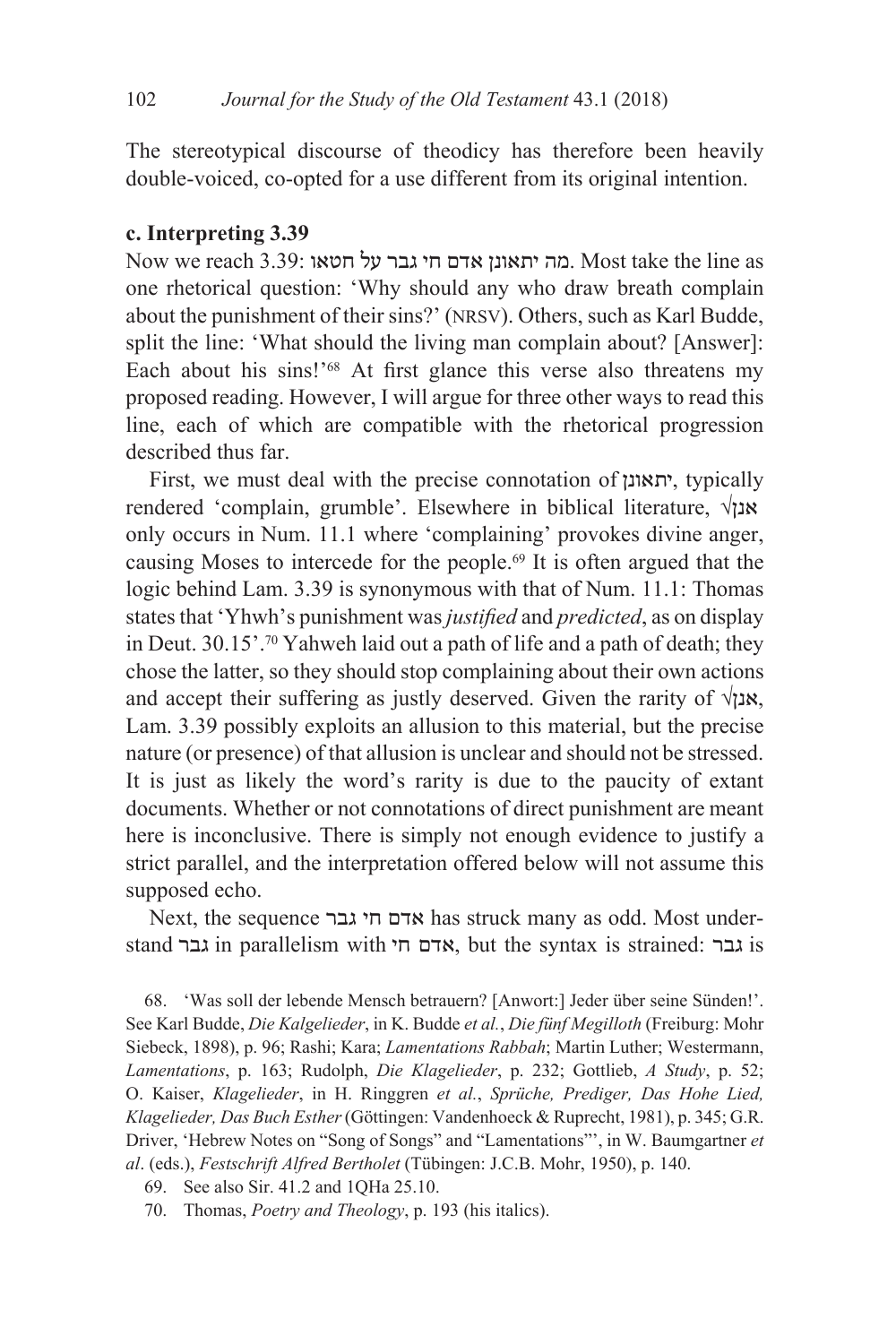quite pleonastic in such a reading and must play an epexegetical role in most English translations ('a living man—that is, a man...'). Despite its popularity, the traditional approach is not satisfying and I propose the text should be emended. Dahood presents the least invasive route:<sup>71</sup> he takes גַבָר על as the object of complaint, repoints to גַּבַר על and translates, 'Why does man complain about the Living God, if the malice of his sins runs its course?'<sup>72</sup> Dahood reads על as the contracted northern form of עֲוֹל, 'malice, iniquity'; a plausible suggestion, but poetic wordplay leads me to prefer reading 'voke of his sins'.<sup>73</sup> גבר then exploits effective wordplay with בֵּבֶר and  $\frac{1}{2}$  echoes both 1.14 and 3.27.<sup>74</sup> Reading הוא as the object of complaint has support in the constructions אל חי and אל הי and באר לחי ראי, 'Well of the Living One, Who Sees Me'.<sup>76</sup> Consider, too, Dan. 12.7: וישבע בחי העולם, 'And he swore by the One Who Lives Forever'.<sup>77</sup>

Still, most interpreters maintain that the MT remains intelligible as it stands if one allows אדם חי to mean, 'a living man', or, 'survivor'.<sup>78</sup> If so, I suggest we repoint the sequence גבר על חטאו another way. With עליון 3.38, we are invited to see in על the short form of the divine epithet . עלי viz., על. Then, we may repoint the second half of the line as the protasis

71. See BHS; Driver, 'Hebrew Notes', p. 140; Rudolph, 'Der Text der Klagelieder',  $ZAW$  56 (1938), pp. 101-22 (113); M. Haller, 'Die Klagelieder', in M. Haller and K. Galling (eds.), Die fünf Megilloth (Tübingen: J.C.B. Mohr, 1940), pp. 91-113 (104).

- 72. Dahood, 'New Readings', p. 187.
- 73. Dahood, 'New Readings', pp. 180-81, and Lam. 2.14. See also Lam. Rab. 3.38.
- 74. See על in Isa. 9.3 (Eng. 4); and גבר in Pss. 65.4; 103.11.
- 75. E.g., Josh. 3.10; 2 Kgs. 19.4; Isa. 37.4; Hos. 2.1; Pss. 42.3; 84.3.
- 76. Gen. 16.14; 24.62; 25.11.

77. See also 4Q419 1.10; 4Q504 8.12; 6Q18 2.5. We might also mention the name given to Ea in the Ebla Tablets, Hayoum ('the living'). See R.R. Stieglitz, 'Ebla and the Gods of Canaan', in C.H. Gordon and G.A. Rendsburg (eds.), Eblaitica: Essays on the Ebla Archives and Eblaite Language (Winona Lake, IN: Eisenbrauns, 1990), II, pp. 79-89.

78. Renkema, Lamentations, p. 423. LXX: ἄνθρωπος ζῶν ἀνὴρ. An anonymous piyyut from Palestine during Byzantine rule (fourth-early seventh century CE) quotes Lam. 3.39a and adds the following: אֲשֵׁר דָּיוֹ הוֹא חָי ('It should be enough for him that he is alive!'). See T. Carmi (ed.), The Penguin Book of Hebrew Verse (New York: Penguin Books, 1981), pp. 87, 206-207.

79. DCH s.v. עֵלִי, III, שֵׂלִי II; and the theophoric element in the Hebrew inscriptional personal names 'עליהו, יועלי, אהועלי, and עליהו, See Nahman Avigad, Hebrew Bullae from the Time of Jeremiah: Remnants of a Burnt Archive (Jerusalem: Israel Exploration Society, 1986), pp. 45, 93-94. The epithet was often used of Baal in Ugaritic literature (e.g., KTU 1.16.iii.6, 8). It is also suggestive that the priest of Shiloh went by the name  $\dot{y}$ . In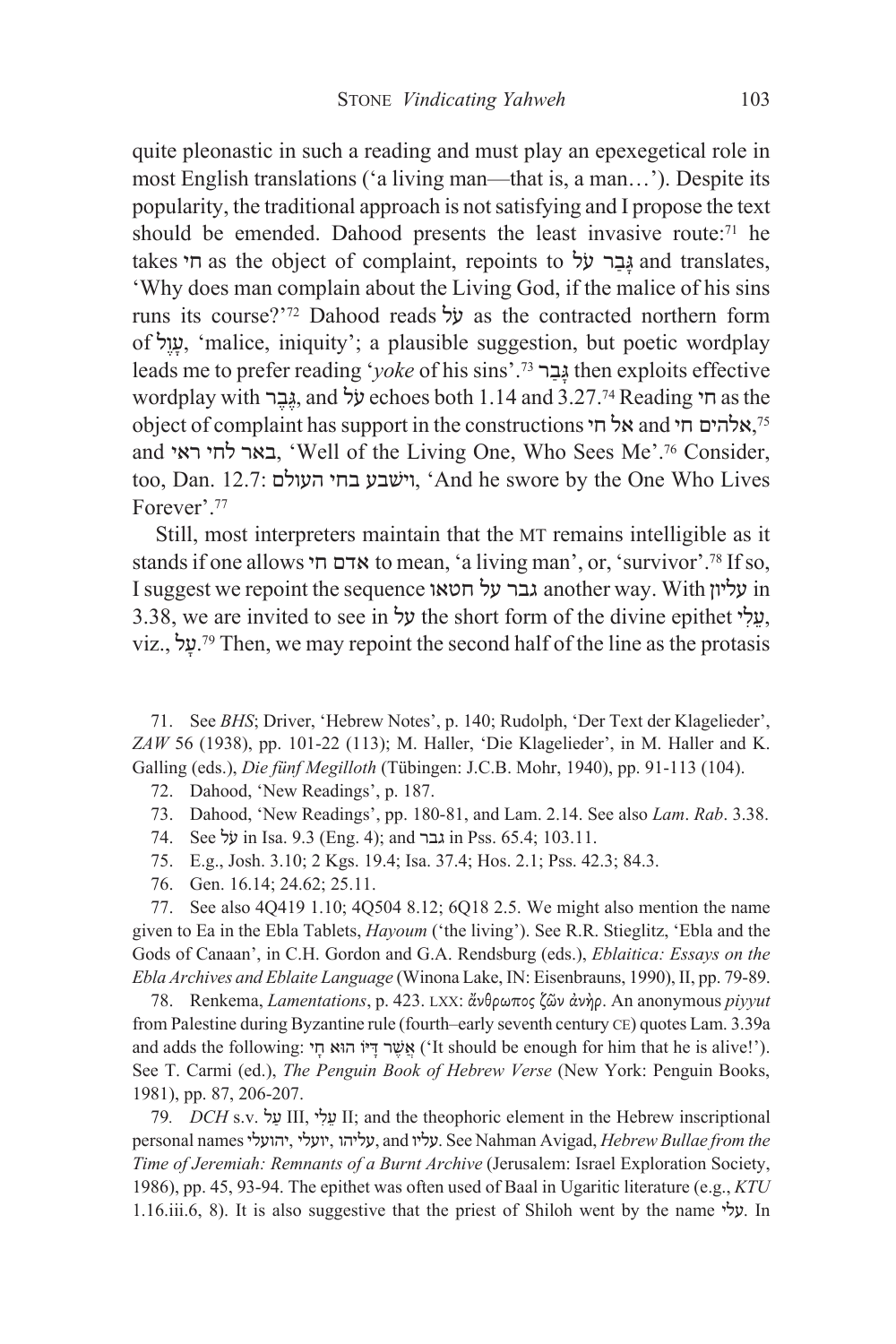of an asyndetic circumstantial clause, גַּבֵּר חַטָאוּ עַל, producing: 'Why then should a survivor complain when the Most High strengthens those who have sinned?'<sup>80</sup> This has the advantage of maintaining the deity as the primary subject throughout the entire strophe.

If we maintain the MT's *Kethib* וחטאו, Renkema is right to insist that the authors are not speaking here of the multitude of the people's sins but of the single fate which is their consequence'.<sup>81</sup> This is in contrast to personal sins, as in complaining against oneself in a penitential sense, which seems implied by the Oere הטאו (viz., הטאו; see Targum Lamentations, Peshitta). This is often adopted, but really makes little sense: How would one complain about one's own sins? To whom? Oneself? God? In Num. 11.1, the object of complaint is unspecified, but it is certain the Israelites are not complaining about their own sins.  $\sqrt{x}$  is directed toward *another*, and in Lam. 3.39 the implied object of complaint is y אליון, or more locally, א ס חי, as a divine epithet. If one insists on adopting the MT, it is important to note that this will also fit within my particular argument if we simply translate, 'What then should a survivor complain about? Each about his sin-fate!'

# d. Interpreting 3.37-39 Together

At this point, we may bring together our analysis of 3.37-39 and offer the following retranslation of the entire p-strophe:

Who then spoke that this should come to pass? The Lord did not command it! From the mouth of the Most High does not come evil but good! Why then should a survivor complain when the Most High strengthens those who have sinned?

[Alternative 3.39]

Why then should a man complain against the Living One when the malice/yoke of his sin-fate overwhelms?

Dahood's Psalms commentaries, he argued the epithet should be read in Pss. 7.9, 11; 13.6; 16.6; 18.42; 32.4-5; 41.8; 55.23; 56.13; 57.3; 62.8; 68.30, 35; 86.13; 106.7; 119.105, 127-28, 136; 121.5; 128.6; 139.14; 141.3; 142.8; 146.5. Compare the sequence between יהוה and יה in, e.g., Exod. 15.1-2.

80. Or, a bit more woodenly, 'Why then should a survivor complain? The Most High strengthens; they sinned.' Note the syntax in Zech. 10.6, 12 and Job 24.19. See GKC  $§155n.$ 

81. Renkema, Lamentations, pp. 424-25.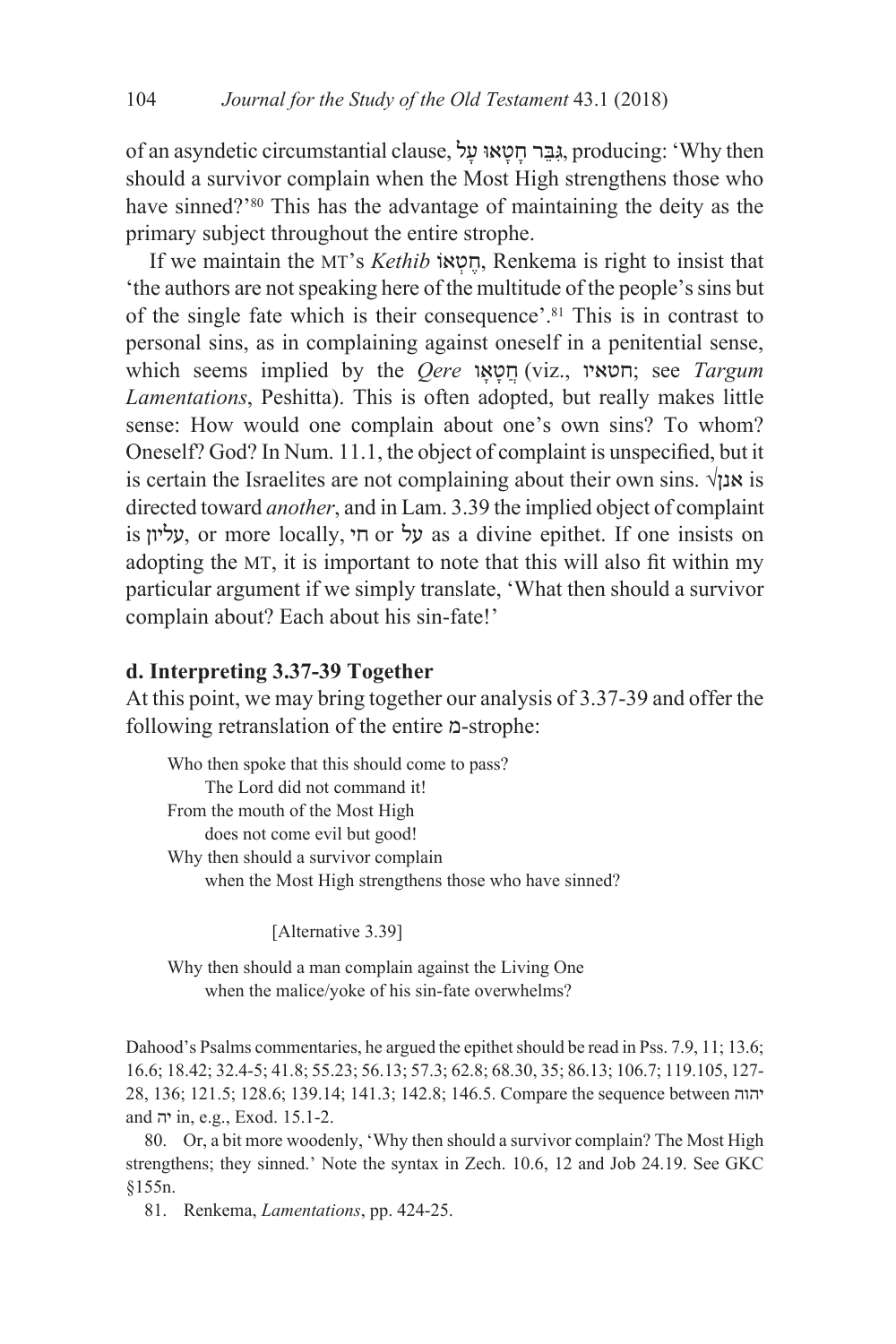The question immediately arises whether there can be *consequences* for sin apart from divine punishment, and here we approach what I have referred to as a 'secular' theodicy. Traditional interpretations have intuited divine punishment within the terminology of  $\kappa$ רוסא and thus make the (ostensibly) implicit explicit. The few other occurrences in Lamentations support this (Lam. 1.8; 4.13; 5.7, 16).<sup>82</sup> But I have in mind the possibility of both innocent suffering (suffering the consequences of someone else's sin) and a 'sin-consequence' sequence free of divine intervention. If this sounds suspiciously anachronistic, it need not be: at least a nascent conception of non-retributive consequences for sin is present in Hebrew thought (e.g., Ps. 103.6-10; Ezra 9.11).<sup>83</sup> Still, it is key here to underscore the liminal nature of Judah's theodic imagination. Traumatized as it was by the Babylonian onslaught, Jerusalem's plight overran the porous boundaries of *Talionsdenken*, and in the proposed reading we witness the pathos of this liminality. So, אות may very well refer to the fate of someone affected by the sins of others—and this is, of course, an appropriate thing about which to complain, where the strain between communal and individual guilt becomes intolerable. That such an unjust situation exists is clearly approached in at least three other places in Lamentations:

Your prophets have seen for you false and deceptive visions; they have not exposed your iniquity to restore your fortunes, but have seen oracles for you that are misleading. (Lam. 2.14)

- It was for the sins of her prophets and the iniquities of her priests, who shed the blood of the righteous in the midst of her. (Lam. 4.13)
- Our ancestors sinned; they are no more, and we bear their iniquities. (Lam. 5.7)

82. See also פֿשע and מרה in Lam. 1.5, 14, 18, 20, 22; 3.42.

83. See Klaus Koch, 'Gibt es ein Vergeltungsdogma im Alten Testament?', ZTK 52 (1955), pp. 1-42; Patrick D. Miller, Sin and Judgment in the Prophets: A Stylistic and Theological Analysis (Atlanta: SBL, 1982), esp. pp. 121-39. Origen explicitly entertains this idea in his Lamentations commentary: Ζητητέον μέντοι κατά τούς της άναγωγής νόμους, εί δυνατον έν τινι τυγχάνειν ακαθαρσίαν ούκ αίτίω ταύτης όντι (Fr. Lam. 23). Also highly suggestive is Jer. 2.19: 'Your wickedness will punish you, and your apostasies will convict you'.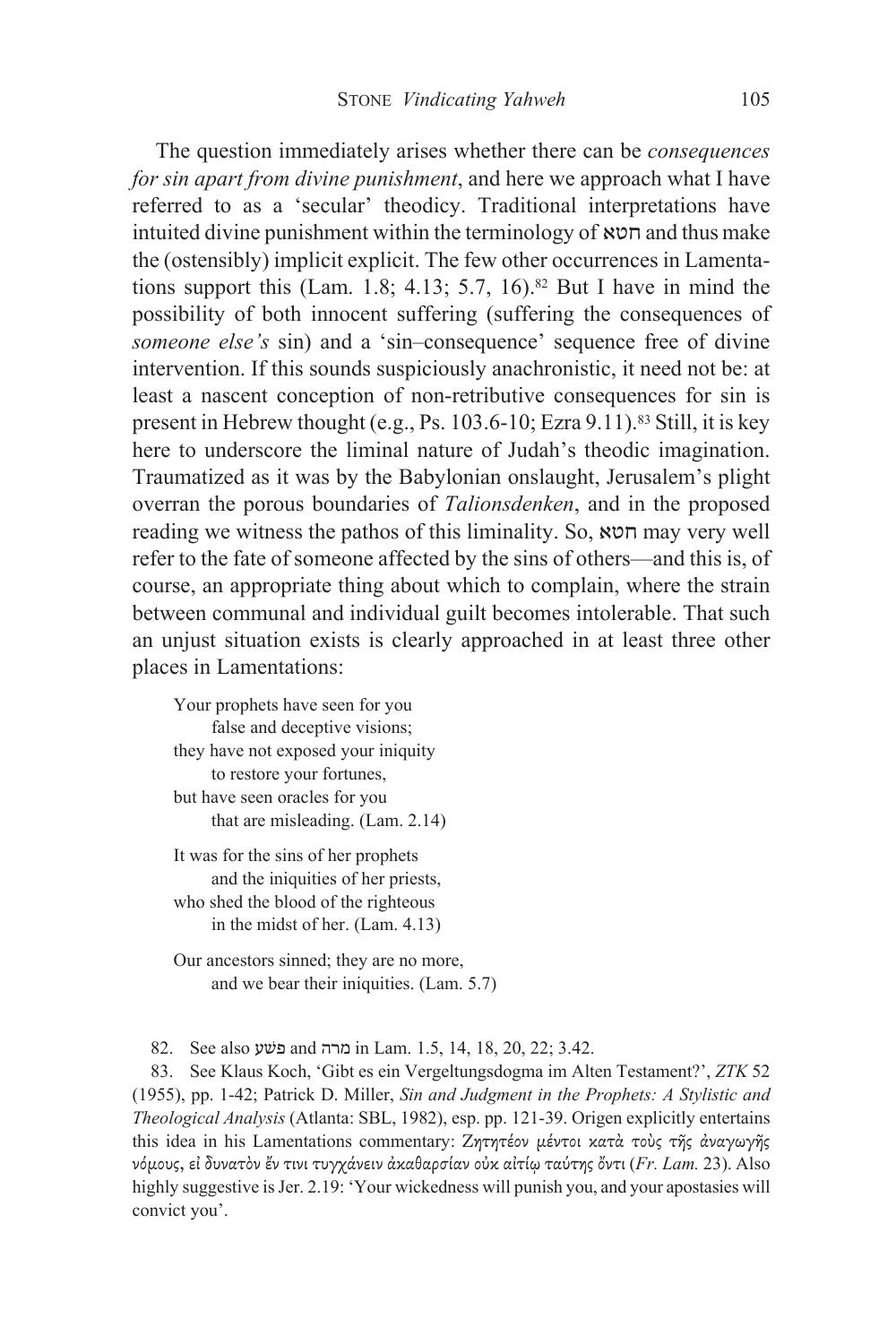The proposed emendations produce preferable readings and have the advantage of effective wordplay, rhetorical consistency with 3.37-38, and we avoid violating the consonantal text. So, what should a survivor complain about? Certainly not the Most High!<sup>84</sup> Though the man initially defended Yahweh's agency in his plight (3.22-32), he has double-voiced this traditional theodicy so that the deity's *oppressive agency is denied* and goodness justified (3.33-39).<sup>85</sup>

## 7. Repentance and Anger (3.40-42)

The 1-strophe contains the climax of the man's attempt at theodicy, but also the abrupt shift to its ultimate demise, for 'despite the valiant attempt at theodicy, reason cannot conquer all'.<sup>86</sup> This strophe brings in the plural voice as the גבר speaks representatively for his community.

The opening links nicely with the logic of 3.33-39: Yahweh is not responsible for the present situation, though sin is undoubtedly the cause and (possible) object of complaint. But the precise nature of this sin remains unclear, an ambiguity that persists throughout Lamentations. This calls for self-examination: 'Let us examine and explore our ways, and let us return to Yahweh' (3.40). Note the polyphony of  $\tau$ , where previously the גבר complained that Yahweh had 'walled off' and 'forced me off my ways' (3.9a, 11.a), and 'drew his bow (דרך קשׂתו) and set me up for target practice'  $(3.12)$ . This dialogism highlights the strain in theodic imagination, where the poet is able to conceive of 'examining and exploring our ways' in order to 'return to Yahweh' (3.40), right on the heels of a theodic discourse where the deity's agency has been seriously questioned. By 3.40, Yahweh is no longer the one who 'walled off' or 'forced me off my ways', but the one 'from whom no evil comes' and therefore an inappropriate object of complaint. That is, our own sinful actions were the cause of us perverting our 'ways', not Yahweh's oppressive agency. We cut ourselves off from God and must return. This is the conclusion reached in 3.40-42a, and 3.22-42a in particular constitutes an exceptional moment in Judah's theodic imagination:

<sup>84.</sup> Origen also understands 3.39-40 to deny divine culpability: Μάτην ἄρα γογγύζοντες ἐπὶ τὸν δημιουργὸν τὴν αἰτίαν ἀνάγομεν [...] Ώς οὖν ἑτέραν αἰτίαν οὐκ ἔχοντες ἢ μόνους έαυτούς, τα παρ' έαυτῶν γενόμενα κρίναντες έπιστρέψωμεν (Fr. Lam. 80).

<sup>85.</sup> This is in explicit contrast to justifying the goodness of the deity's oppressive agency.

<sup>86.</sup> Berlin, Lamentations, p. 95.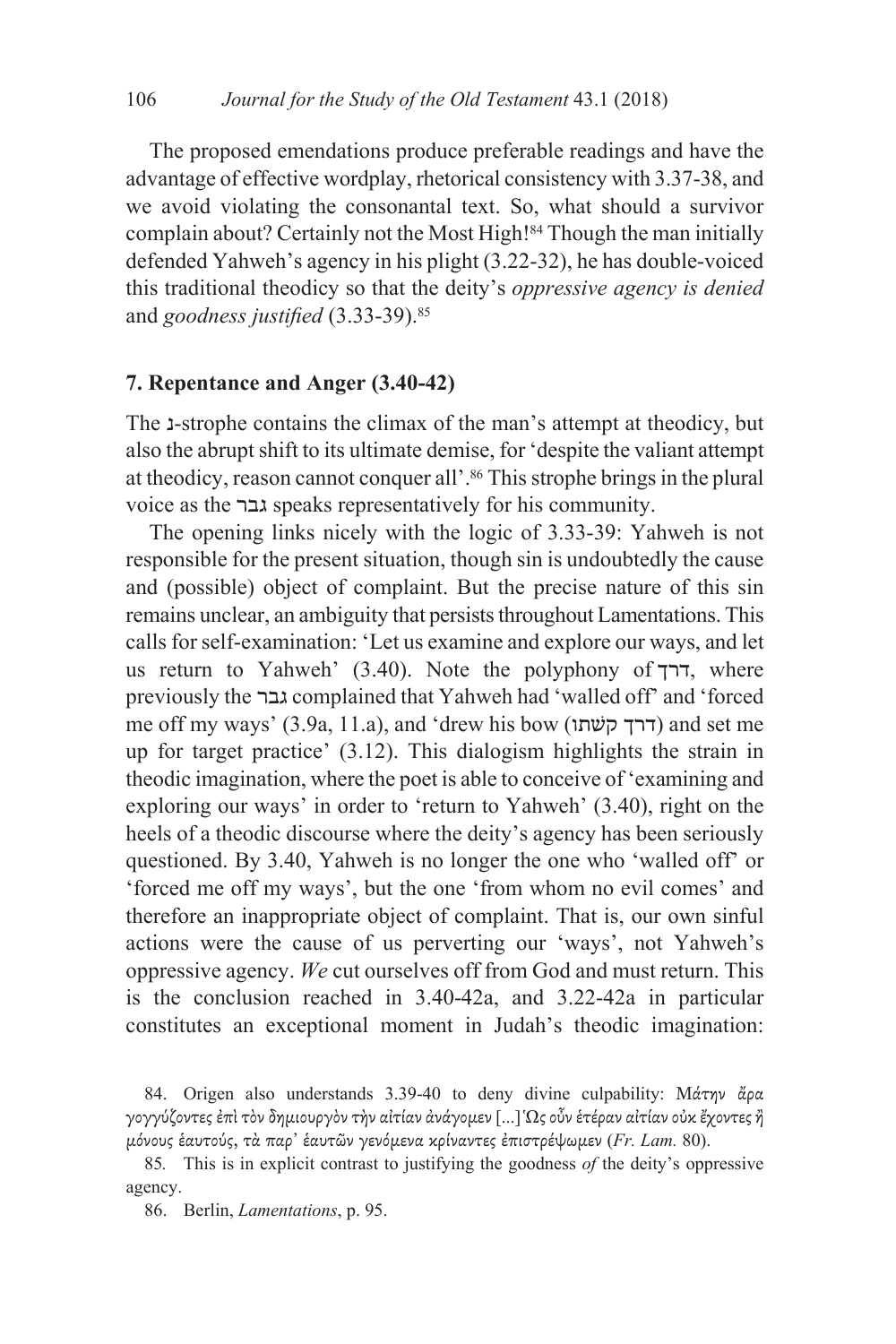sin–act–consequence with a genuine need for repentance but devoid of divine retribution. We have glimpsed a 'secular theodicy'. By 3.42a, the poet has followed his meditations on divine goodness to their logical conclusion, and this looks like a deity without any admixture of good and evil, a Yahweh who calls them back from the ways that led them into disaster

Yet, as though in mid-thought, the entire theodic attempt is jarringly aborted: אתה לא סלחת, There is no coordination between the first and second halves of 3.42, and the force of the Hebrew parataxis should be emphasized: 'We transgressed and were rebellious...but you! You have not forgiven! You covered yourself in anger and pursued us; you slaughtered without mercy...' (3.42-43).

Some show unease at this point. Jerome and Luther, for instance, translate: '...therefore you have not forgiven'.<sup>87</sup> But others see an accusation. Consider Kara: 'We have done what belongs to us...but you did not do what belongs to you'. Similarly, *Lamentations Rabbah: 'We have been* disobedient and have rebelled, which is in accord with our nature. You have not forgiven. Is that in accord with your nature?' The ancient assumption that repentance should bring about divine compassion and forgiveness was of course strong and widespread; we should not miss the force of disillusionment.

# 8. Conclusion

After theodicy, the reader is led back into venomous charges against Yahweh, some of the most disturbing in the poem (3.43-66).<sup>88</sup> The tends as he began in 3.1-21: with bitter complaint, re-implicating Yahweh in the present evil. As Dobbs-Allsopp has argued, 'ultimately the events of 587/86 explode and finally ironize the ethical vision', such that the theodicy 'must ultimately be read ironically'.<sup>89</sup> This position greatly destabilizes its hegemony and foregrounds the aporetic interaction between complaint and hope as they are 'forced to quarrel' with each

87. LXX: και ούχ ίλάσθης.

88. For the sake of argument, I assume a preference for the precative *qatal* in Lam. 3.52-66. The classic defense is Iain Provan, 'Past, Present and Future in Lamentations III 52-66: The Case for a Precative Perfect Re-examined', VT 41 (1991), pp. 164-75. For a recent argument, see Thomas, Poetry and Theology, pp. 198-203.

89. Dobbs-Allsopp, 'Tragedy, Tradition, and Theology', pp. 47, 50.